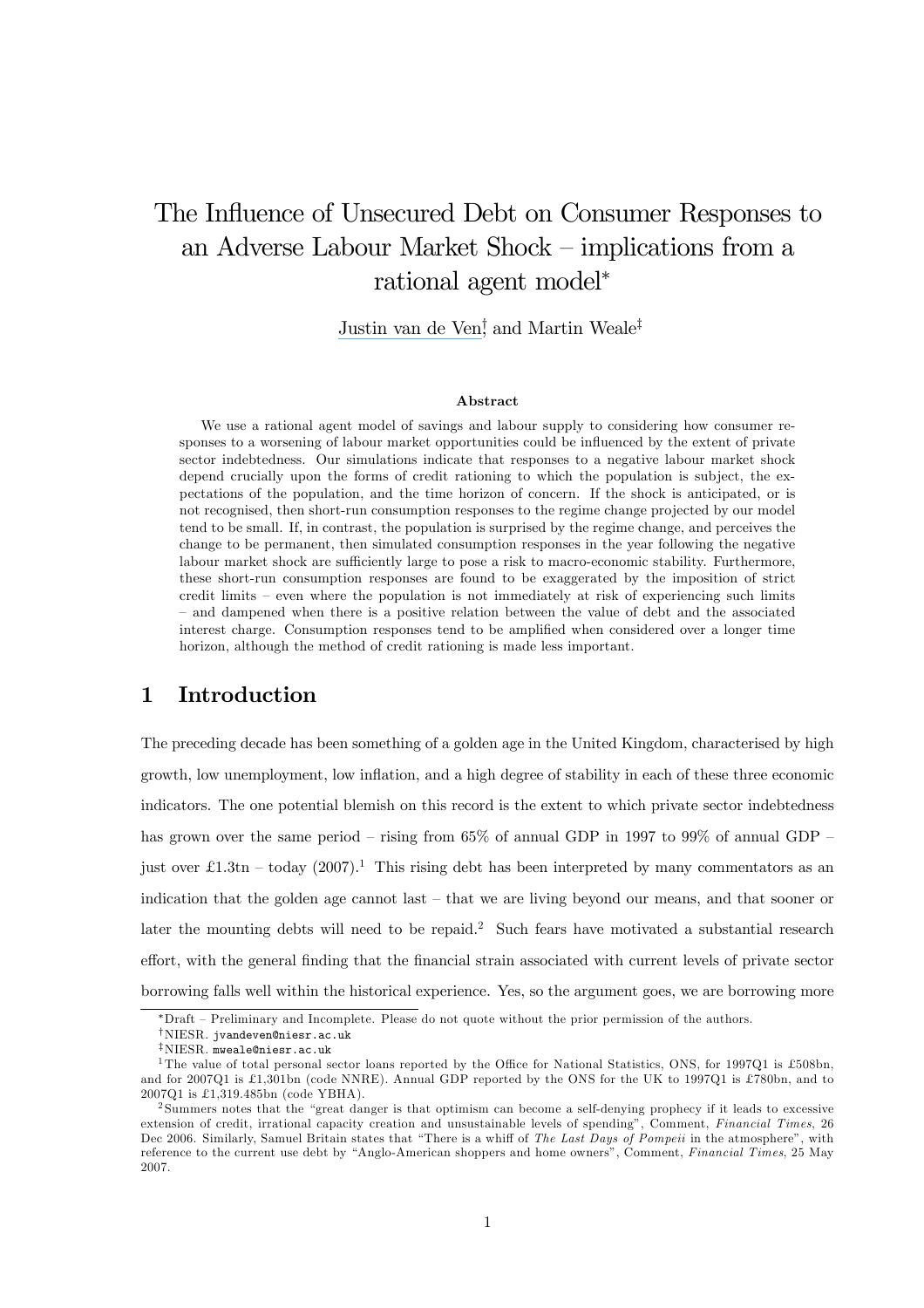than ever before, but we also enjoy higher incomes and higher growth, and these make the mounting debts affordable. The key assumption that underlies this conclusion is the economic context against which the mounting debts are compared — in context of the prevailing economic environment there is ample empirical research to suggest that the existing consumer debt is of little cause for concern. But what if the economic environment were to deteriorate? How might the accumulated indebtedness of the private sector influence consumer responses to a less buoyant, more uncertain economic environment? We use a rational agent model of savings and labour supply to explore this issue, by considering how consumer responses to a worsening of labour market opportunities could be influenced by the extent of private sector indebtedness.

The benign nature of the economic environment has been widely cited as a reason why we should not worry too much about the historically high levels of consumer debt that are currently observed. In a speech made in 2004 by the then Deputy Governor of the Bank of England, for example, it was suggested that various aspects of the benign economic environment "have given households the confidence that present levels of debt are quite rational from the point of view of their balance sheets".3 At the same time, the Department for Trade and Industry expressed the view that "Overall, the maintenance of macro-economic stability with low inflation, low interest rates and high levels of employment is expected to ensure that, for most households, existing levels of debt are sustainable".<sup>4</sup> As recently as November 2006, it was concluded that the extent of personal sector indebtedness was unlikely to influence monetary policy because it was unlikely to have a significant influence on overall consumer spending.<sup>5</sup>

In spite of the above observations, historical experience suggests that care should be exercised before discounting the influence that private sector indebtedness has on consumer spending. In the US, for example, Olney (1999) reports that the Great Depression was in part attributable to the rapid accumulation of instalment credit during the  $1920's$ .<sup>6</sup> Punitive treatment of credit payment default meant that, when financial stress hit in the 1930's, households cut back sharply on their consumption rather than default on their loan repayments. This, Olney suggests, played an important role in turning a recession into a depression.

It may be argued that a repeat of the above scenario is made less likely by ongoing policy reform undertaken in the UK and elsewhere to soften the treatment of credit payment default. This is indeed

 $3$ Puzzles in today's economy - the build up of household debt, speech by Sir Andrew Large, Deputy Governor of the Bank of England, at the Association of Corporate Treasurers' Annual Conference, Newport, 23 March 2004.

 $^{4}$ DTI, Tackling Over-Indebtedness – Action Plan 2004, p. 3.

<sup>5</sup> Inflation Report, November 2006, Bank of England, p. 15, and Waldron & Young (2006).

<sup>&</sup>lt;sup>6</sup>The consumer credit boom of the 1920's in the US followed the recognition by Henry Ford and Alfred P. Sloan that selling to the mass-market was facilitated by the provision of methods of finance. The same was not true in the UK, where consumer credit did not expand rapidly until after the Second World War. The reduction observed for GDP during the 1930's in the UK is largely accounted for by the contemporary fall in exports (see Corner (1956) for an evaluation of the role played by exports in causing the Great Depression of 1930 in the UK, and Sefton & Weale (1995), p. 184, Table A.2 for related data).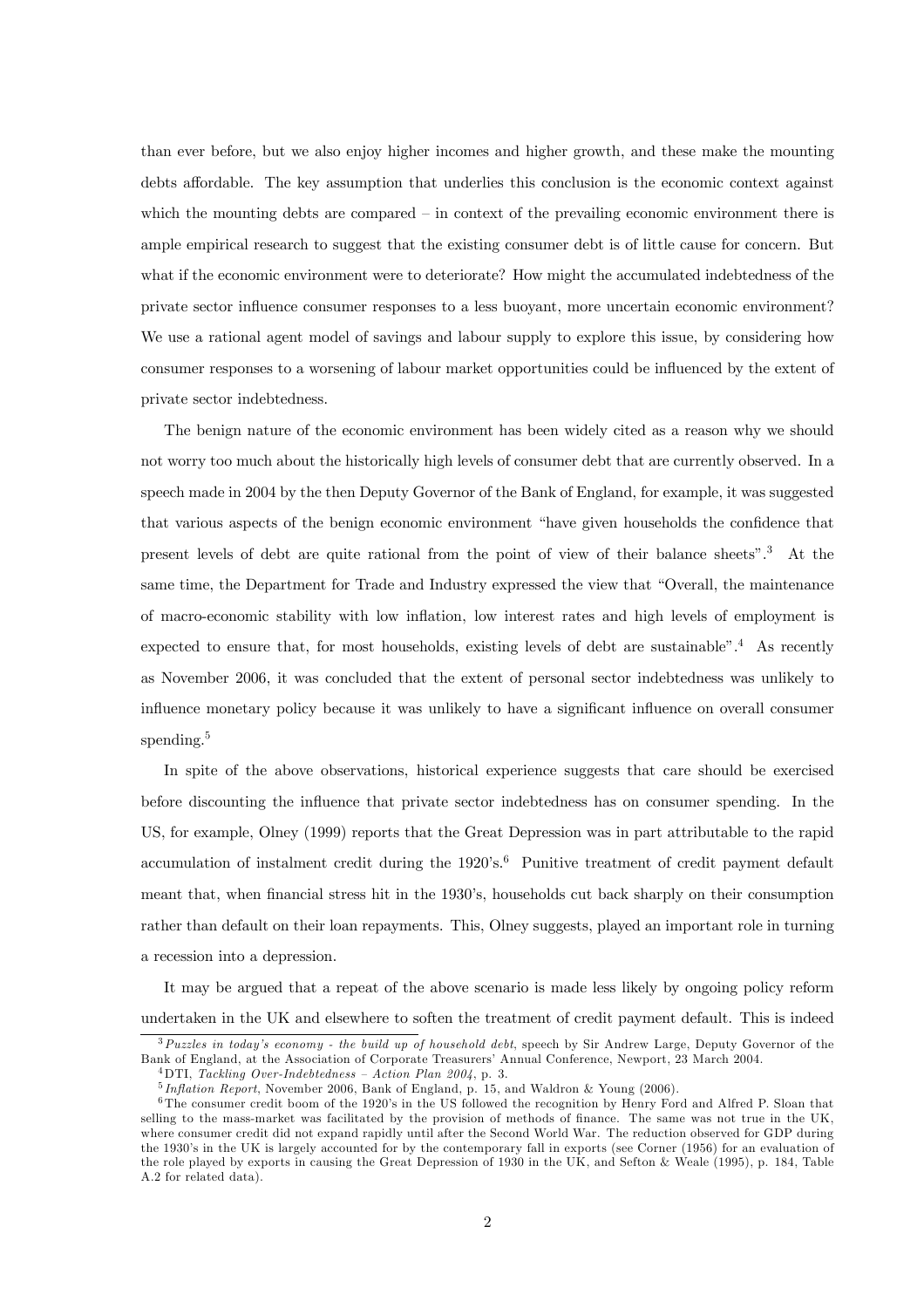true — up to a point. Such policies are likely to reduce consumer responses to adverse circumstances at any given level of indebtedness. The same policies also, however, reduce precautionary incentives to limit the accrual of debt. This second effect implies that such policies may, perversely, exaggerate the influence that an economic downturn has on household consumption, a concern that seems warranted given the unprecedented level of debt now held by the private sector.7

We use a rational agent model of the household to explore the responsiveness of consumer demand to a worsening of labour market opportunities. The model assumes that consumption and labour supply decisions are made as though individuals maximise expected lifetime utility, given their existing circumstances, preferences, and beliefs regarding the future. The model has been specifically designed to capture key characteristics identified by the empirical literature as having an important influence on household saving and indebtedness. We explore consumer responses to a change in labour market opportunities, paying particular attention to credit constraints, expectations, and time horizons.

#### Outline of the report

Section 2 describes contemporary data of private sector indebtedness in the United Kingdom. A nontechnical description of the rational agent model, and the environmental change considered for analysis are provided in Section 3. Simulated behavioural responses to a worsening of labour market opportunities are reported in Sections 4 and 5, focussing specifically on how these responses depend upon the indebtedness in a population. Section 4 considers the influence of individual specific circumstances on behavioural responses to a deteriorated labour market, and how these are affected by alternative models of credit rationing. In contrast, Section 5 explores the influence of expectations on indebtedness and behavioural responses to the environmental change. A summary and interpretation of the analytical findings are provided in the conclusion.

### 2 Recent Trends in Personal Sector Indebtedness

Substantially different measures of private sector indebtedness tend to be reported by macro and micro data sources, an observation that is commonly attributed to deficiencies in the micro data. This is because financial institutions are consulted to obtain data regarding personal sector indebtedness for use in the National Accounts, whereas micro data sources rely upon the responses of individuals to survey questionnaires. It is of note in this context that, although details regarding the value of mortgage debts are commonly found to match fairly closely between the two data sources, micro data usually under-represent the value of unsecured indebtedness described by the National Accounts. This

<sup>7</sup> It is interesting to note that high street banks have recently blamed "aggressive marketing of personal bankruptcies and insolvency agreements to consumers in financial difficulty for a dramatic rise in UK bad debts", head-line report, Financial Times, 01 Aug 2006.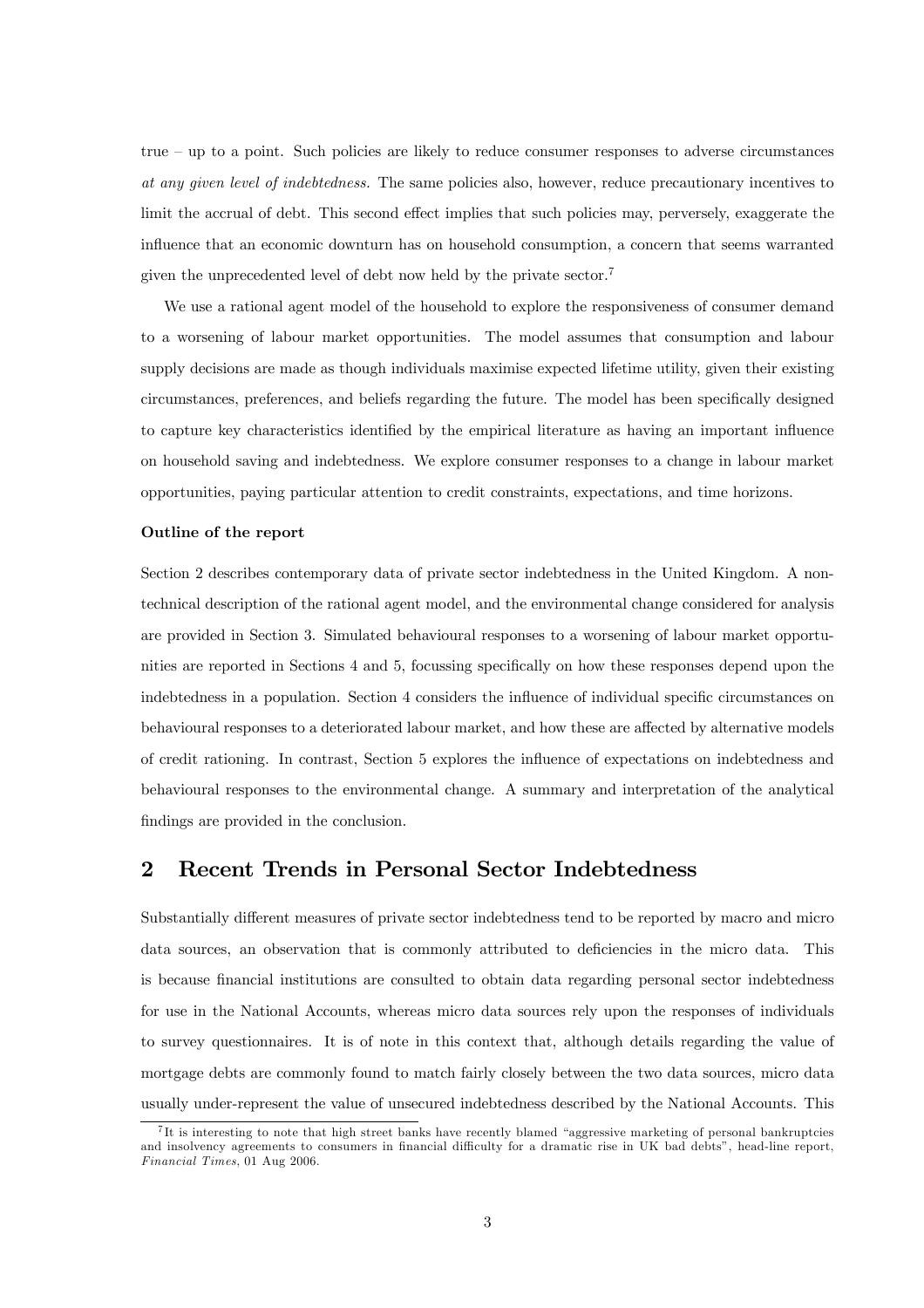has been taken to suggest that individuals may be unable or unwilling to accurately report the value of various forms of unsecured loans that they hold (see Antoniewicz et al. (2005) for details regard data in Canada, Italy, and the United States). The current section consequently focuses upon observations drawn from National Accounts data.

The period following the housing market crisis of the early 1990's has been particularly favourable for holding debt in the UK. Figure 1 displays five key statistics that place the current borrowing environment in its historical context. The top panel of the figure reports quarterly data for income growth and fluctuations in the unemployment rate observed since 1971Q1 (the earliest date for which data are available). These data indicate that real disposable household income has grown reasonably smoothly at a rate of  $2.8\%$  per annum during the last three and a half decades, and is now 2.7 times what it was in 1971.<sup>8</sup> At the same time, the unemployment data reveal a substantial degree of temporal variation, peaking at values in excess of 10% during the recessions of the early 1980's and early 1990's, between troughs that are as low as 3.4% (1973Q4). In this context, the last 10 years are notable for the low and stable unemployment rates observed.

The bottom panel of Figure 1 reports 12 month moving averages for inflation, the base interest rate, and interest rate volatility. The figure makes clear that all three of these statistics have exhibited a downward trend during the past three decades, and have been relatively low and stable for the last decade. Although the highs observed following the OPEC oil crisis may be taken as something of an outlier, inflation, interest rates, and interest rate volatility were also substantially higher during the recessions of the early 1980's and 1990's than they have been for the last 10 years.<sup>9</sup>

Strong income growth, low inflation, and low interest rates imply that debt is now more affordable than it was in the past. Low unemployment, and low interest rate volatility imply that debt servicing has been less risky. In this context, it is of little surprise that households have chosen to take on more debt. The extent to which household indebtedness has grown is depicted in Figure 2, which reports quarterly ratios of mortgage debt and unsecured credit to disposable income. These data reveal that mortgage debt has grown particularly strongly over the 20 year period for which data are available — the mortgage to disposable income ratio is now (2007Q1) just over twice what it was in 1987Q1. Although the ratio of unsecured debt to disposable income has exhibited more variation than that for mortgages (declining after the housing crisis of 1990), it has also exhibited strong growth, and is now more than one and a half times what it was in 1993Q4. It is of note that both debt ratios are now higher than

<sup>8</sup>Code NRJR refers to population aggregates, and so tends to slightly overstate the growth of disposable income measured on a per capita basis.

<sup>9</sup>The low and stable rates of inflation that have been observed during the last five years in the UK coincide with the implementation of inflation targeting that began in 1992. See the Bank of England website (http://www.bankofengland.co.uk/monetarypolicy/history.htm) for details regarding the evolution of monetary policy in the UK.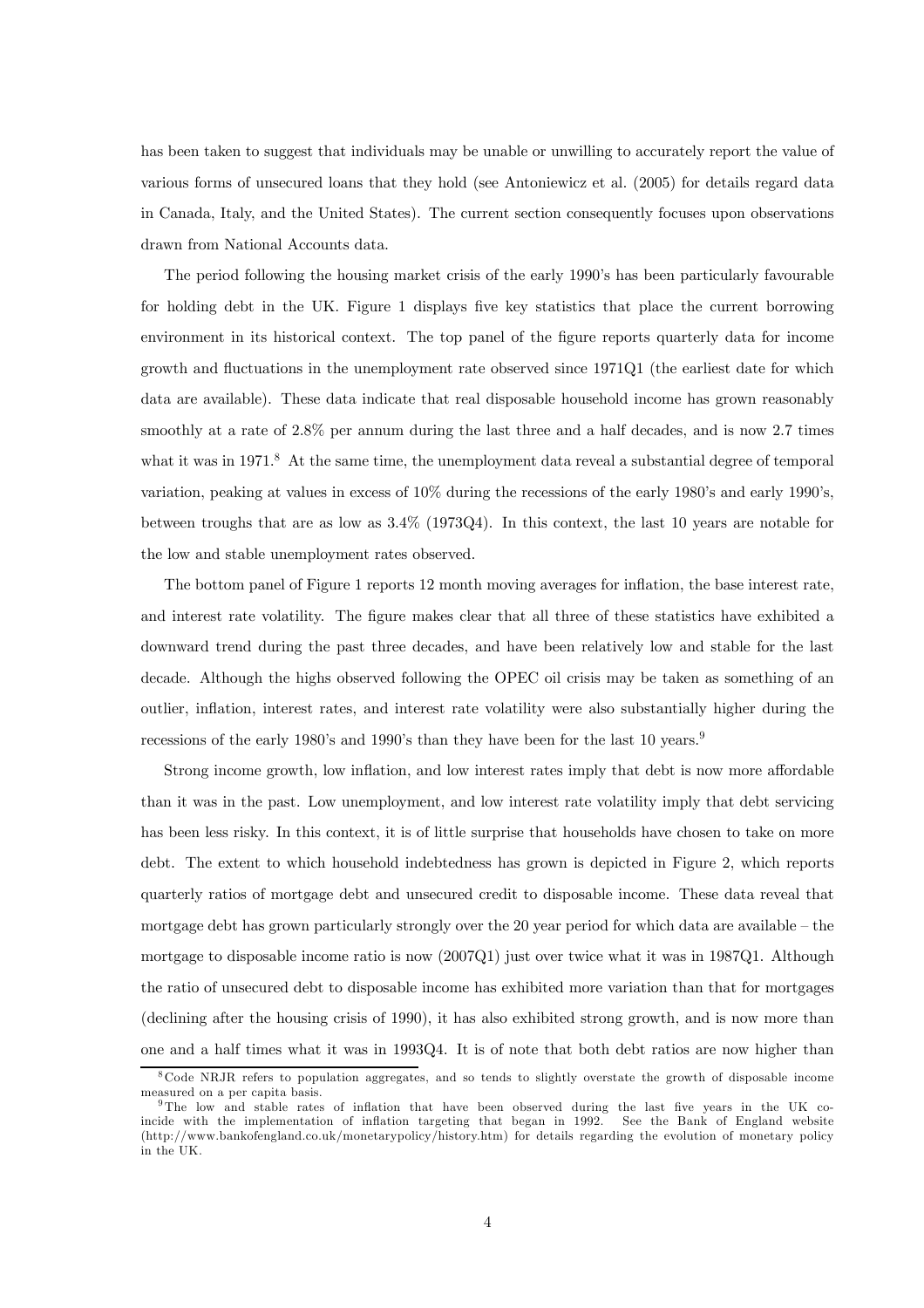

Figure 1: Historical Economic Indicators for the UK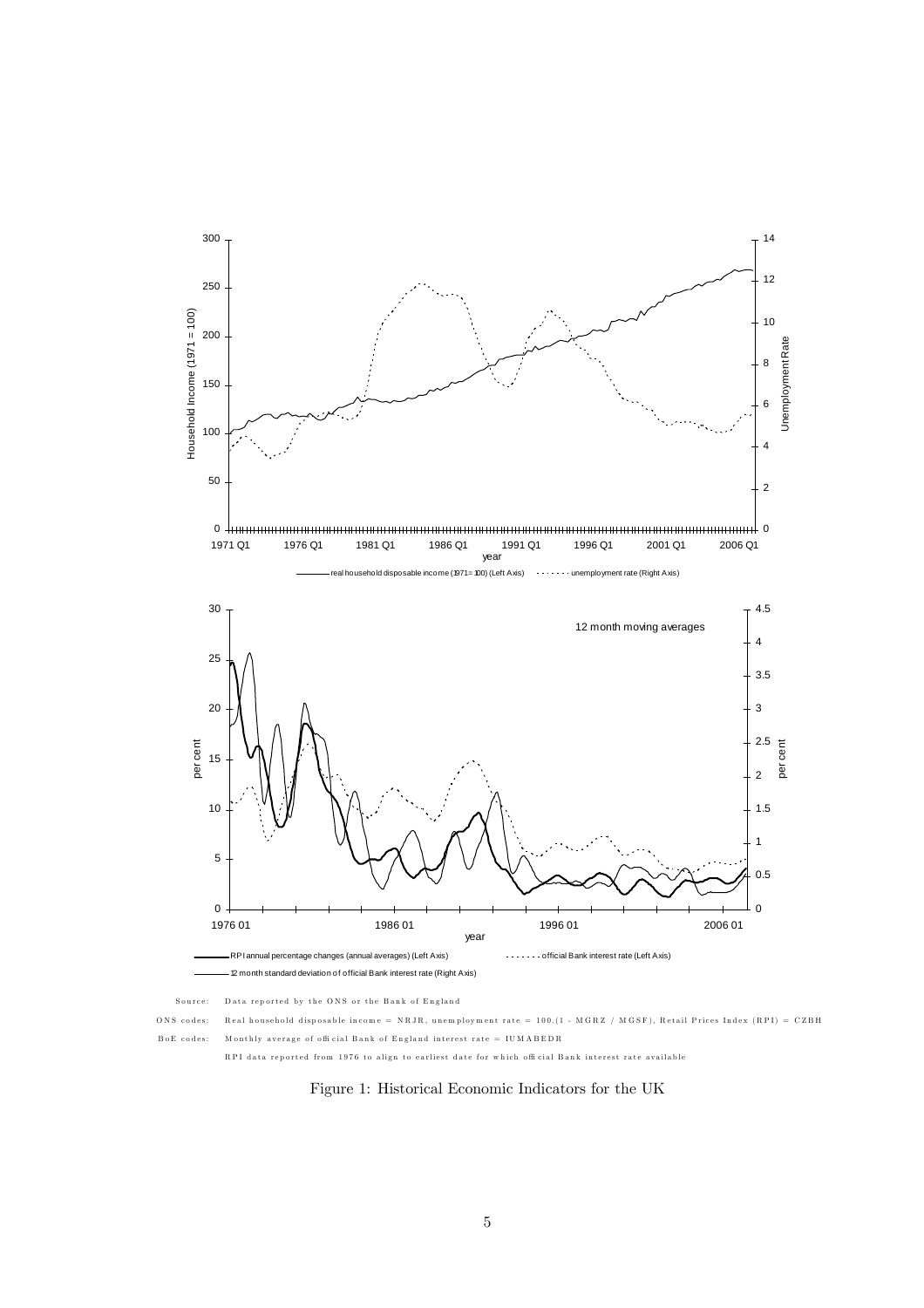

Figure 2: Debt to Disposable Income Ratios for the UK

they have been at any other time in the past 20 years.

Although the debt to income ratios reported in Figure 2 show substantial growth since 1987, the favourable economic conditions have offset the associated impact on household budgets and balance sheets. Figure 3 reports quarterly data for the mortgage debt to financial assets ratio, unsecured debt to financial assets ratio, and the aggregate debt servicing ratio.<sup>10</sup> The figure indicates that all three statistics fell from peaks observed in 1990Q3, with only the ratio of mortgage debt to financial assets now greater than the value it was then. Furthermore, responses to qualitative surveys suggest that people now find their debts less burdensome than in the past.<sup>11</sup> These statistics consequently suggest that, in spite of the well publicised rise in private sector debt, the financial well-being of households does not appear to have deteriorated substantially during the past decade.

# 3 The Analytical Model

This section provides a brief, non technical description of the model that is used to project behavioural responses to a deterioration of labour market opportunities. For a more complete description, the interested reader is referred to van de Ven & Weale (2007).

 $10$ As Nickell (2004) notes, the rise in the value of household assets is predominantly due to an increase in financial assets, as the effects of the housing boom tend to cancel out from a population wide perspective.

<sup>&</sup>lt;sup>11</sup> See, for example, *Over-indebtedness in Britain: a DTI report on the MORI financial services survey, 2004, see:* http://www.dti.gov.uk/files/file18550.pdf.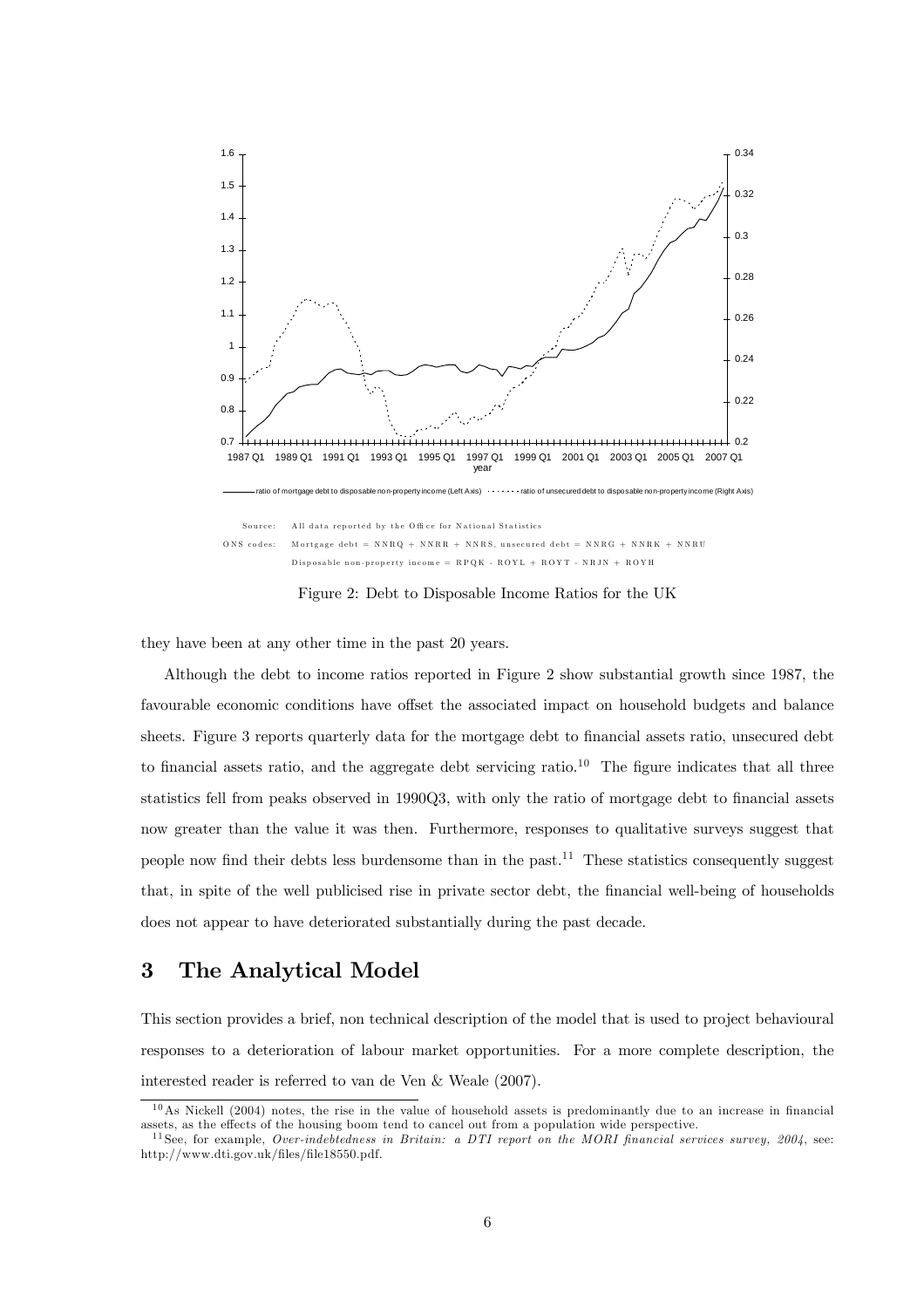

Figure 3: Debt Servicing and Debt to Assets Ratios for the UK

#### 3.1 A non-technical description

The current report is based upon observations drawn from a dynamic microsimulation model. It is a microsimulation model because it describes the effects of a given change in the economic environment for individual households, which differ from one another over a range of considered characteristics. The model is *dynamic* in the sense that it is capable of projecting individual households forward *through* time, eventually generating the entire life course for each. Microsimulation models are widely used to explore the distributional consequences of various changes to the economic environment, and are very valuable for distinguishing the effects of policy changes on households of different types. For example at budget time we are used to statements of the type that "A family with two young children is better off, but a pensioner household is worse off".

In most microsimulation models, behaviour is represented by simple statistical equations that reflect correlations described by survey data. For example, an equation may be estimated that describes savings as a linear function of age, income and family circumstances. Labour supply may be treated in the same way, or at best treated as the outcome of a static optimisation. Unfortunately, these approaches are rarely suitable for exploring responses to counterfactual policy environments due to a problem that is commonly referred to in economics as the Lucas critique. The Lucas critique points out that many choices, and decisions about the work/leisure and consumption/savings margins in particular,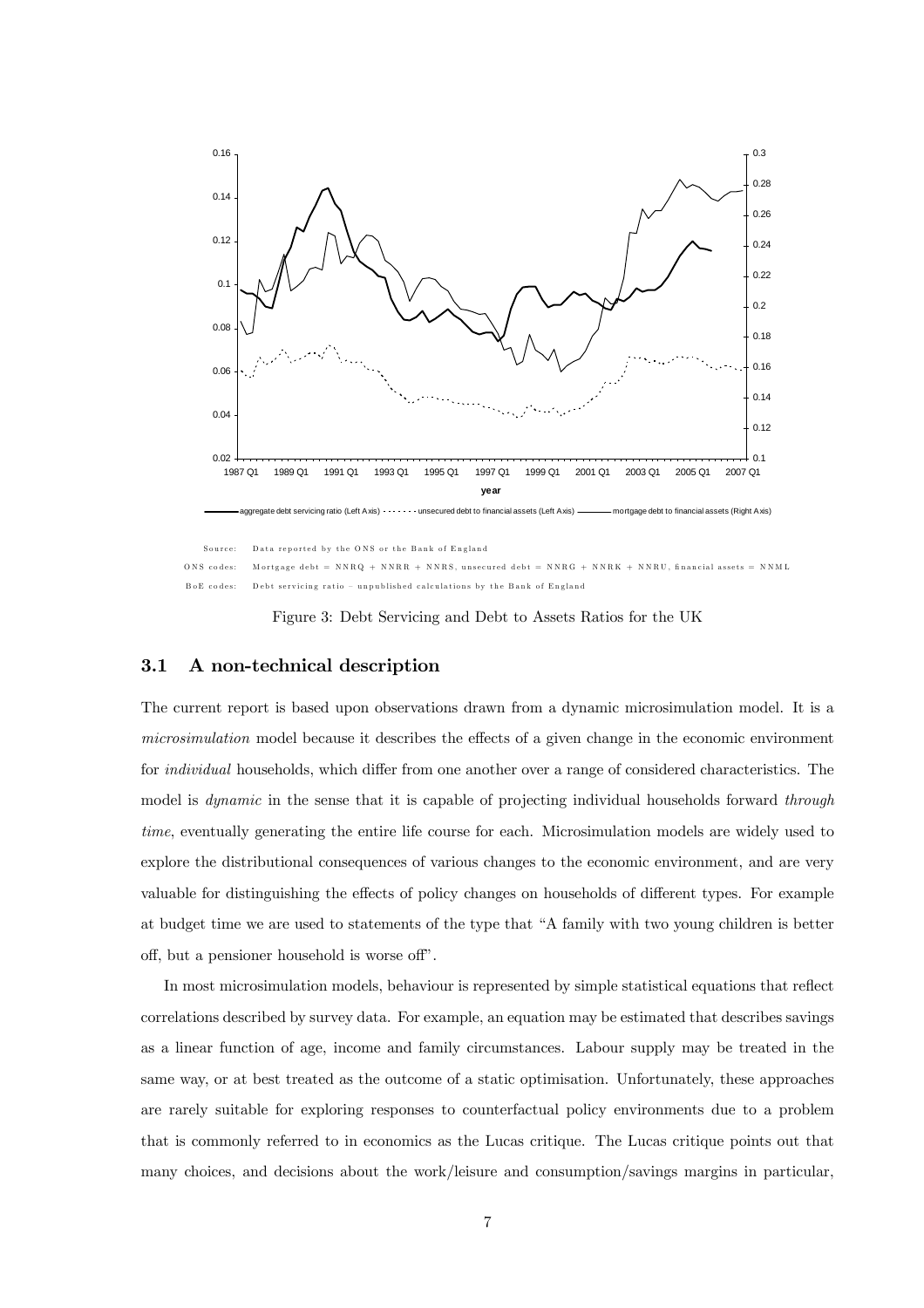are sensibly regarded as intertemporal. It follows that current consumption and labour supply depend upon an individual's prevailing circumstances and their expectations regarding the future. If a policy experiment is likely to influence expectations, then estimates of statistical (reduced form) equations will not provide a valid description of behaviour under the counterfactual policy environment, as they will embody the expectations that prevailed during the period covered by the data used for estimation.

The current report, by contrast, is based upon a *rational agent* model, which represents the consumption/saving and work/leisure choices of households as the outcome of a process of dynamic optimisation. In this model, agents are considered to make their decisions, taking into account their individual specific circumstances and expectations regarding the future. Importantly, expectations in the model are explicit, and are varied in line with policy experiments, which ensures that the behavioural responses generated by the model are robust to the Lucas critique described above.

Households are considered to be fully described by nine characteristics: $^{12}$ 

age - consumption - number of adults - number of children - private pensions wage rate - labour supply - net liquid wealth - time of death

The model is designed to consider household behaviour from age 20 to the maximum terminal age of 110, disaggregated into annual increments. Between ages 20 and 64, households are considered to make decisions regarding consumption and labour supply, and from age 65 all households are assumed to be retired so that they make decisions about consumption only. Households choose their consumption and labour supply in any year to maximise their expected lifetime utility, given their existing circumstances, preferences, and beliefs regarding the future. A household's circumstances are described by their age, number of adults, number of children, wage rate, net liquid (non-pension) wealth, private pension rights, and time of death. Preferences are defined by a utility function (that is the same for all households), and expectations relate to the prevailing economic environment.

Care has been taken in specifying the model to capture factors that have been identified by the empirical literature as having an important influence on the financial welfare of households and their use of debt. A review of the empirical evidence (discussed in van de Ven & Weale (2007)) indicates that age and the treatment of pension wealth have a substantial bearing on the extent of indebtedness that is described by survey data. Furthermore, the most prevalent causes given for financial hardship are the loss of income, low income / over commitment, relationship breakdown, and unanticipated expenses. Hence, of the seven characteristics that define the circumstances of a household, four are considered to be stochastic (labour income, relationship status, number of children, and time of death), and three are considered to be deterministic (age, private pensions and net liquid wealth).

 $12$ We do not distinguish households on the basis of education in the current study, although this characteristic is also considered in van de Ven & Weale (2007).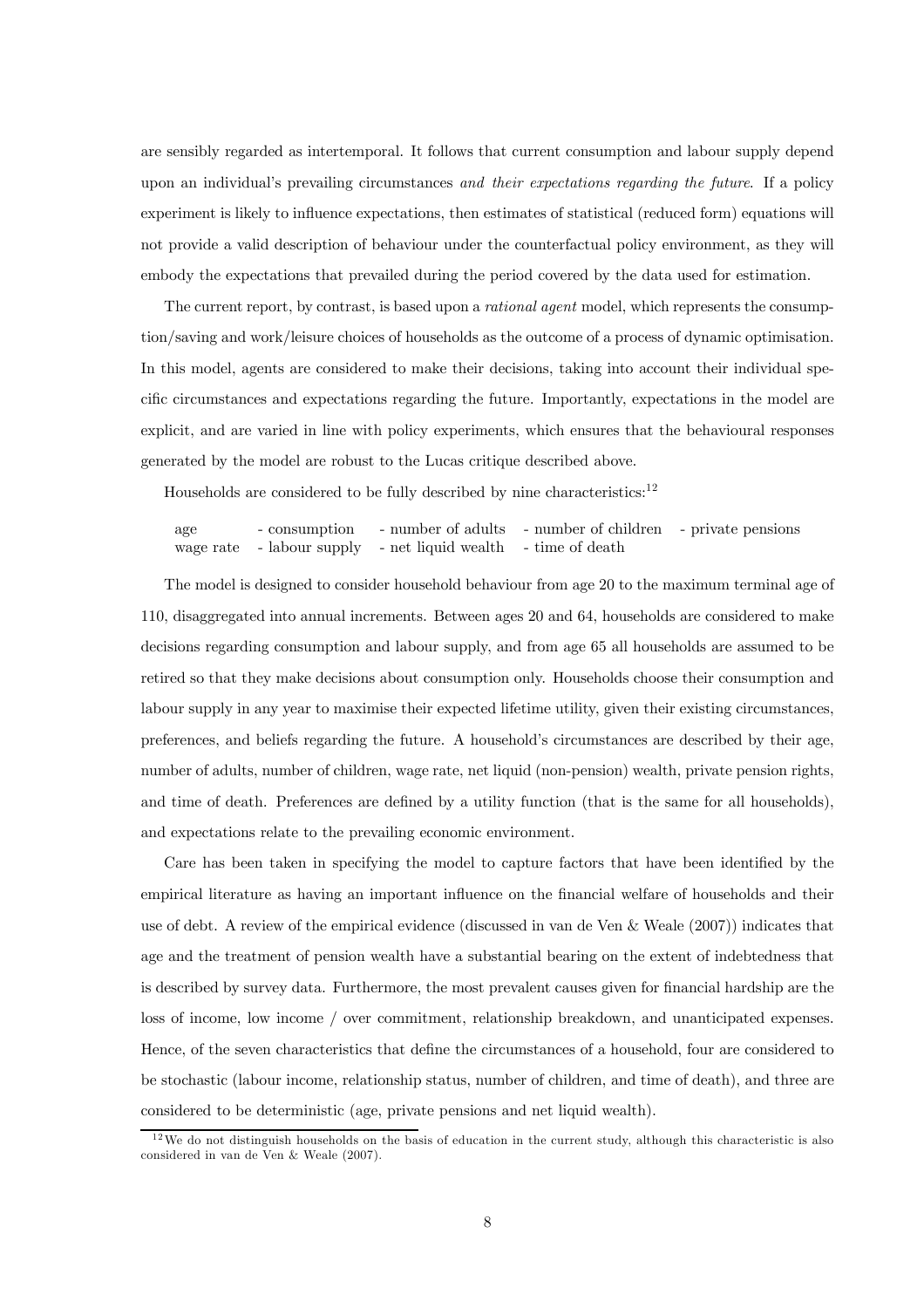In the terminology of the dynamic programming literature, consumption and labour supply are control variables that are considered to be selected to maximise the value function, subject to seven state variables, four of which are stochastic, and three deterministic. The value function assumes that intratemporal preferences between consumption and leisure take a Constant Elasticity of Substitution form, and intertemporal preferences are time separable and also of a Constant Elasticity of Substitution form. These assumptions regarding the value function are standard in the related literature.

#### 3.2 Experimental counterfactuals considered for analysis

The rational agent model described above is used to consider how behavioural responses to a worsening of labour market opportunities are influenced by the extent of indebtedness in a population. Specifically, we assume that there exist two potential states of the world, which are distinguished by the probabilities of receiving a low wage offer. In one state of the world, which is calibrated to contemporary survey data, the probability of receiving a low wage offer is set to  $30\%$  for singles, and  $5\%$  for couples – these probabilities are referred to as 'low' in the discussion that follows. In the counterfactual state of the world, both probabilities are increased by  $4\%$ , to  $34\%$  for singles and  $9\%$  for couples – probabilities that are subsequently referred to as 'high'. This increase in the probability of a low wage offer for singles and couples broadly reflects the variation in unemployment rates that was observed between the periods 1980-1996, when unemployment was 9.7% on average, and 1997-2005 when unemployment was 5.5% on average. We consider behavioural responses that result from a once-and-for-all shift from the low probability regime to the high probability regime, representing a worsening of labour market opportunities. This policy experiment could, for example, reflect the domestic impact of a rise in the competitiveness of the global market for labour.

We assume that there is an exogenously defined probability of transitioning from the low probability regime to the high probability regime in any given year. Individuals who experience the low probability regime in any given year are considered to make their decisions to take into account the considered probability of a future regime change. Sensitivity of behavioural responses to the extent of private sector indebtedness is explored with regard to individual specific circumstances, alternative models of credit rationing, and assumptions regarding the beliefs upon which decisions are considered to be made.

The data required to explore behavioural responses to the environmental change described here were generated by the rational agent model using the following procedure:

1. The life histories for a base population of 20,000 households were generated by the rational agent model, subject to the relevant assumptions regarding liquidity constraints and agent expectations prior to the environmental change. The only difference between the base populations simulated for the alternative experimental scenarios that are considered for analysis relate to assumptions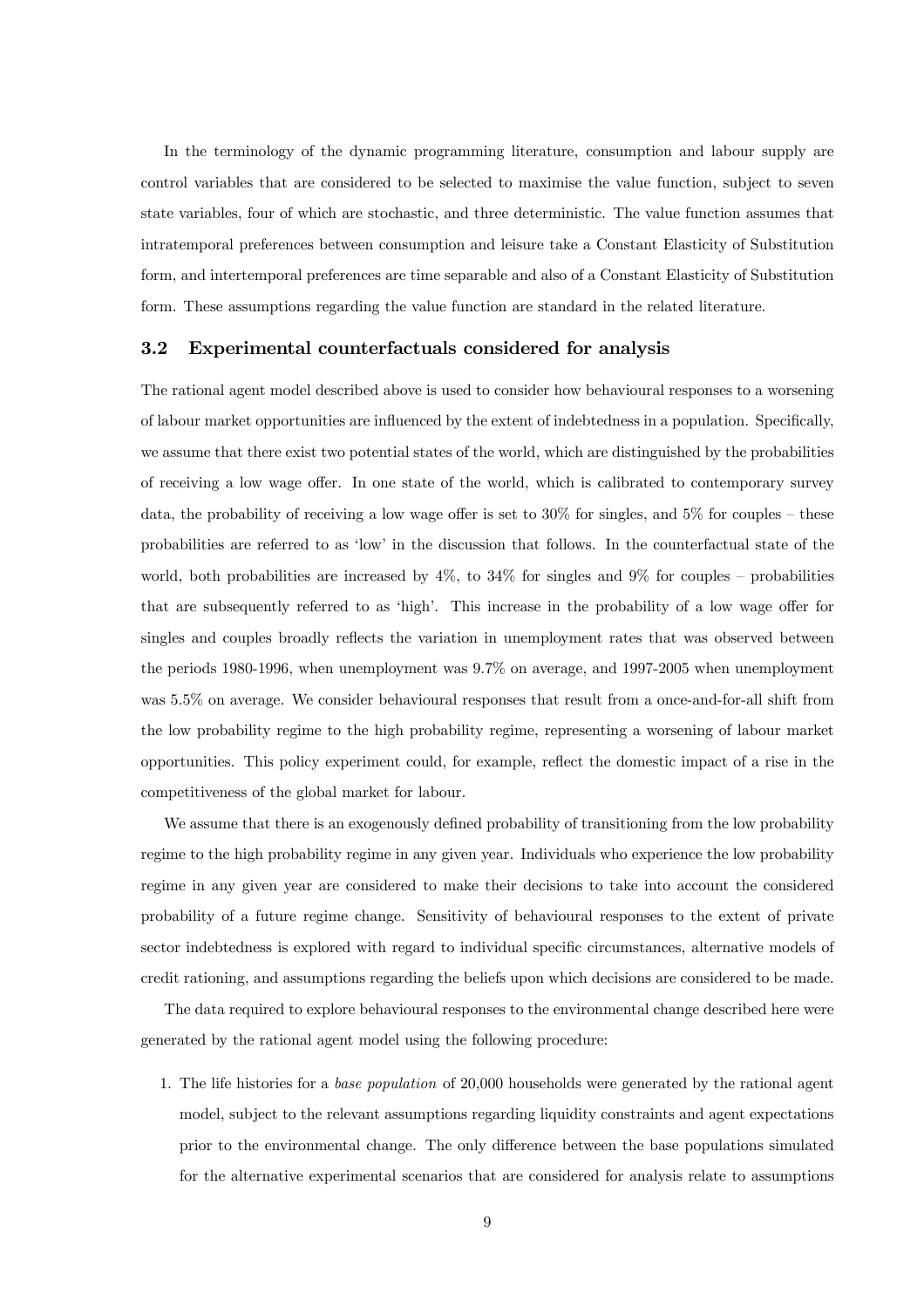regarding credit rationing and agent expectations. Importantly, all of the simulated base populations were generated using the same stochastic innovations to describe population heterogeneity.

- 2. At each age between 20 and  $110 -$  the entire lifetime considered for analysis the characteristics of each household as simulated in the relevant base population were identified.
- 3. Given the characteristics identified for the base population, consumption and labour supply were projected forward  $n$  years, on the basis of the counterfactual policy environment, again subject to the relevant assumptions regarding liquidity constraints and agent expectations following the environmental change. These projections are based upon the same stochastic innovations that were used to generate the base populations, so that the only differences between the behaviour simulated under the base population and the counterfactual policy environment relate to the assumed liquidity constraints and agent expectations assumed for the alternative simulations.
- 4. The effects of the labour market deterioration were then measured by comparing the behaviour projected forward under the respective counterfactual policy environment, against the behaviour generated for the base population.

It is useful in presenting the analysis to distinguish between short-run and long-run responses to the environmental change. Rational behaviour, as discussed in the preceding subsection, depends upon both individual specific characteristics and expectations regarding the economic environment. In a dynamic model, like the one considered for the current report, individual specific characteristics are a product of past decisions and the experienced economic environment. The wealth that a household holds at age 45, for example, will be a product of its past labour supply and consumption decisions, and its experiences regarding taxes, investment returns, and wage rates. Short-run behavioural effects relate to decisions made with regard to individual specific characteristics that are a product of at least one alternative to the prevailing economic environment. As such, the short-run is also sometimes referred to as the transition period, during which the full effects of a particular environmental change are taken to work their way through the economy. The long-run, by contrast, relates to decisions that depend upon individual specific characteristics that are entirely consistent with the prevailing economic environment. Discussion reported in Sections 4 and 5 focuses upon a short-run time horizon of one year,  $n = 1$ , and a long-run horizon of 91 years,  $n = 91$ , the entire simulated lifetime.

# 3.3 Intuition behind the rational agent model as it relates to saving and indebtedness

The model used in the current study implies that, all else being equal, an individual would prefer to smooth their consumption between two time periods, rather than to consume a large amount in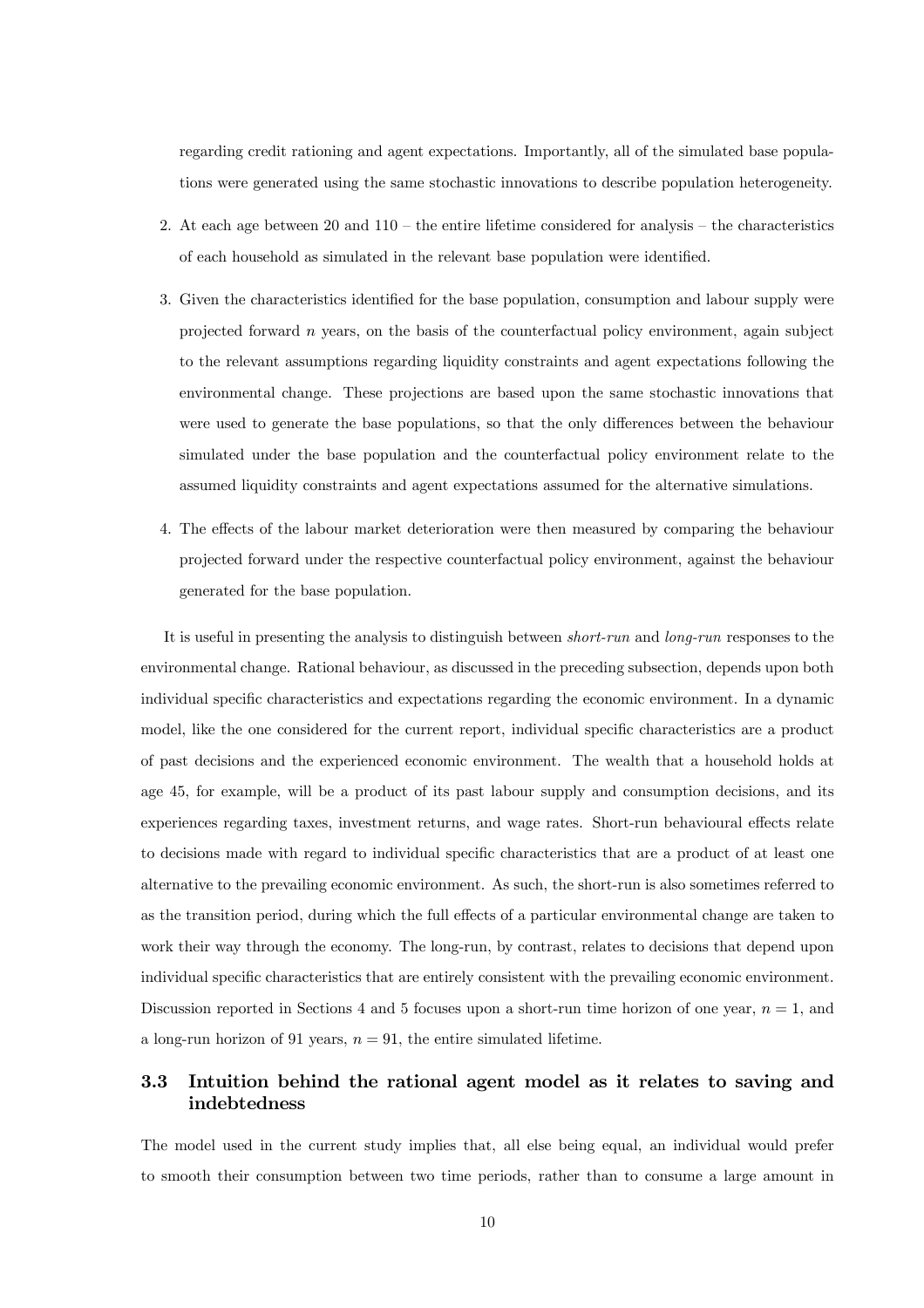one period and very little in another. This is a property of the function that is assumed to describe individual preferences, and the parameters that were found to best reflect the survey data against which the model was calibrated. In this context, an individual will choose to spend more than their income in any given period if they expect that their consumption "needs" in relation to their disposable income will decline.

Consumption needs are considered to be defined by the numbers of adults and children in a household, by labour supply during the working lifetime, and by the time of death. Three of these four factors are subject to uncertainty, and the fourth (labour supply) is a choice variable. Expectations regarding the timing of death influence saving incentives for retirement — the longer an individual believes that they are going to live, the greater the incentive to save, which competes with immediate consumption for available credit. In contrast, labour supply tends to increase demand for immediate consumption, as the preferences considered for analysis imply that consumption and leisure are direct substitutions. This may arise, for example, due to the costs of working, or the desire to unwind after work through the pursuit of expensive leisure activities. Of course, labour supply also results in higher disposable income, so that the aggregate effect of working on wealth is usually positive.

The impact of the numbers of adults and children in a household on saving and indebtedness are more complex. An increase in household size raises consumption needs through the assumption of the McClement's equivalence scale, and also raises disposable income through the demographic dependance assumed for the tax and benefits system. With regard to the number of dependent children, the adjustments assumed for the tax system at low incomes more than off-set changes to the assumed equivalence scale, so that households with dependent children tend to be better off than those without. With regard to the number of adults, the disposable income of couples is augmented relative to singles by both the tax system and the wage generating process, which imply that couples tend to be better off than otherwise similar single adults.

These assumptions drive the motives for saving and indebtedness in the rational agent model. In the case of young single adults, for example, the anticipation that they will marry and obtain a dependent child at some time in the future gives rise to the expectation of an improvement in their financial circumstances. As noted above, the assumed preference structure implies that these adults will try to smooth their consumption inter-temporally, going into debt when young with the expectation of paying the debt off when their circumstances improve. Alternatively, a household that is comprised of an adult couple when young may choose to go into debt to obtain an immediate benefit from the income growth with age that is embodied by the assumed wage generating process. If this household subsequently suffers a marital dissolution, then their indebtedness may be exaggerated by the motives experienced by young single people to take on additional debt. Furthermore, households that experience a low wage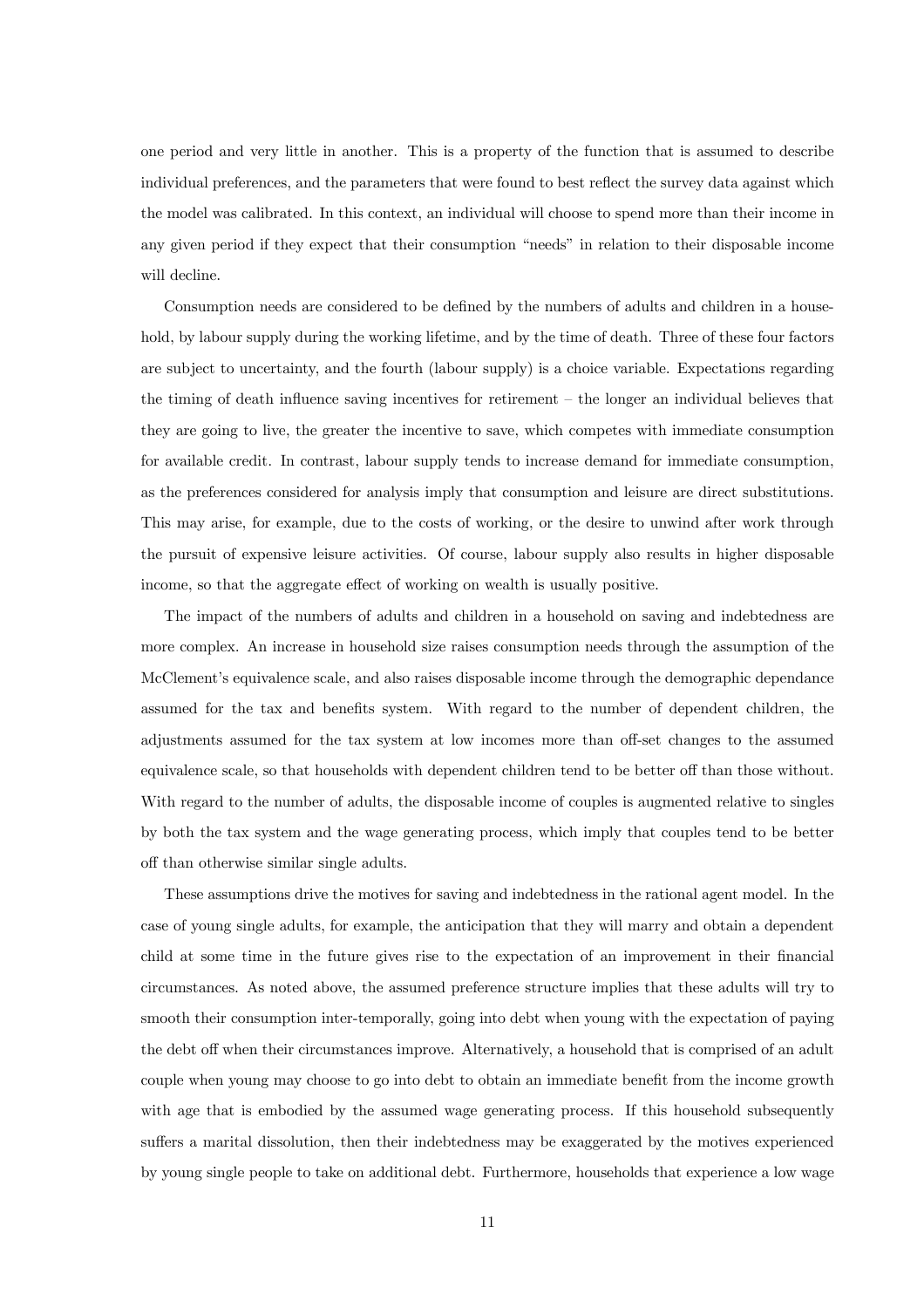offer will also expect their incomes to rise in the future, which motivates dis-saving in the model.

With regard to the policy experiment that is the focus of the current report, an increase in the rate of involuntary unemployment influences household consumption as implied by the rational agent model in two important ways. First, the reduced incomes of households that become unemployed as a result of the negative labour market shock imply that consumption generated by the model will fall, even if behaviour (for any given combination of household characteristics) remained invariant to the change in the economic environment. This type of 'direct' effect can be explored without resorting to an explicit model of behaviour, as in DTI  $(2004).^{13}$  In addition to this, however, all households – even those that do not experience an immediate change in their circumstances — can be expected to react to the altered nature of their economic environment. This 'indirect' effect — which can only be explored using a structural model like the one considered here — can be substantial, particularly because it influences the entire population rather than just those who are immediately affected by the environmental change.

Although the factors referred to above are easily described, it is not possible to come to any conclusions regarding the magnitude of the respective effects without detailed simulations. That is the subject of discussion in the next section.

# 4 Private Sector Indebtedness and Responses to a Deteriorated Labour Market

This section considers the impact of private sector indebtedness on behavioural responses to a deteriorated labour market. The section begins with some background discussion, and a description of the experiments that are considered for analysis. We then report simulated behavioural responses to a deteriorated labour market, before summarising results at the end of the section.

As a point of clarification, the analysis here distinguishes between "short-run" and "long-run" effects. In the current context, the short-run refers to the year following the deterioration considered for the labour market, so that the environmental change has not had time to feed through to the savings accrued by individuals. The long-run, by contrast, refers to some time in the distant future, when the savings of individuals fully reflect the higher probability of being involuntarily unemployed.

An important factor that influences the behavioural responses implied by a rational agent model like the one considered for the current study is the nature of the imposed liquidity constraints, and the proximity of considered agents to those constraints. In this study, the experiments are explicitly designed so that the availability of credit remains unchanged between counterfactuals — counterfactuals

<sup>&</sup>lt;sup>13</sup>The Department of Trade and Industry, for example, have found that a 10% fall in incomes in 2004 would cause 0.5% (from 7.6 to 8.1) of individuals to fail their unsecured debt test for over-indebtedness, and 1% (from 9.2 to 10.2) to fail their total debt test for over-indebtedness (Over-indebtedness in Britain: a DTI report on the MORI financial services survey, 2004).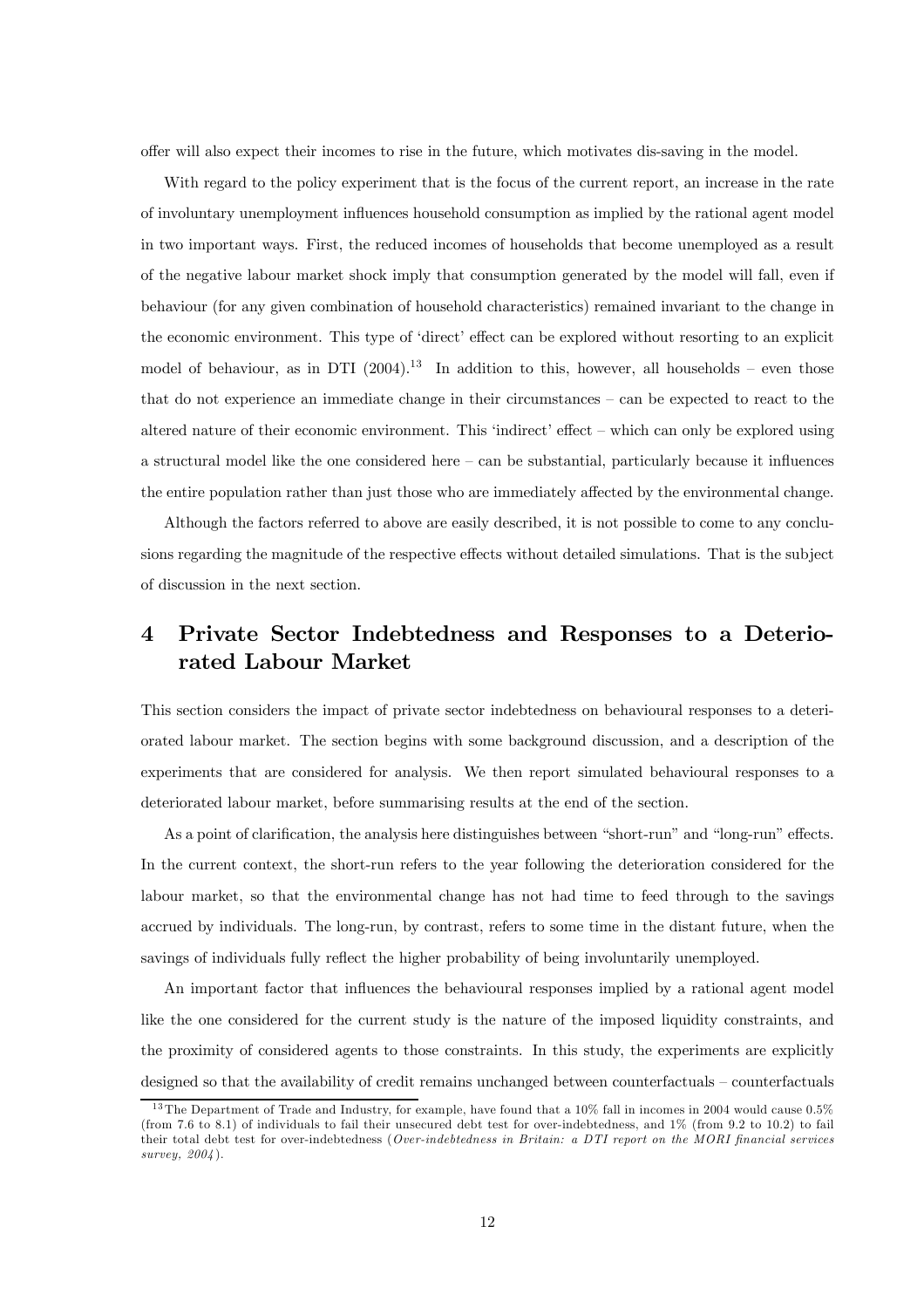that are compared are based on the same age specific credit limits and the same functions for interest charges. Hence, for the analysis reported here, higher indebtedness implies closer proximity to the considered liquidity constraints. Throughout this section reference is consequently made to "the extent of indebtedness", rather than "the proximity to liquidity constraints", with sensitivity analysis conducted in relation to the liquidity constraints that are imposed. Before reporting behavioural responses to the deterioration considered for the labour market, we begin by reviewing observations from the related literature concerning the behavioural effects of assumed liquidity constraints, and describe the specific experiments considered for analysis.

#### 4.1 Background and description of the experiments considered for analysis

Since the mid 1980's, a great deal of work has been done to explore the influence of liquidity constraints on consumption and savings behaviour in the context of uncertain future labour income.<sup>14</sup> Simulation studies have suggested that liquidity constraints can affect the consumption behaviour of individuals, even if they have a low probability of ever actually running out of liquid credit, and theoretical advances mean that the underlying processes are now well understood.<sup>15</sup> Furthermore, empirical analyses suggest that liquidity constraints play an important role in determining consumer behaviour in practice (e.g. Zeldes (1989a) and Gross & Souleles (2002) using US data, and Stephens (2006) and Benito & Mumtaz (2006) for recent studies using UK data). [Gross & Souleles \(2002\)](https://www.researchgate.net/publication/24091769_Do_Liquidity_Constraints_And_Interest_Rates_Matter_For_Consumer_Behavior_Evidence_From_Credit_Card_Data?el=1_x_8&enrichId=rgreq-15c9e48b068511c7a462e67019249f79-XXX&enrichSource=Y292ZXJQYWdlOzUyMDA2NTg7QVM6OTkxNzIxNDEyNDAzNDhAMTQwMDY1NTg5MDM5Nw==), for example, use a detailed panel data-set compiled by several different credit card providers in the US to determine the influence of credit supply on consumption. They find that the average marginal propensity to consume out of liquidity is strongly significant, ranging between 10 and 14 percent. They also find that the MPC is higher for individuals who are close to their credit limit (consistent with a binding liquidity constraint), and lower but significant for those starting well below their credit limit (consistent with a precautionary savings motive).

In the current context, the nature of the liquidity constraints assumed by the rational agent model influences the implied willingness/ability of households to accumulate debt prior to the environmental change, and the willingness/ability to use debt to maintain consumption following a negative labour market shock. In the preceding sentence we are careful to distinguish a household's 'willingness' to accrue debt from its 'ability'. This is because these terms reflect alternative dimensions along which a liquidity constraint can be applied. So called 'hard' liquidity constraints refer to credit limits, beyond which a household cannot borrow even if it would otherwise like to do so. 'Soft' constraints, by contrast,

<sup>&</sup>lt;sup>14</sup> Carroll (2001), p.27, cites Zeldes (1984) as the first study in this field.

 $15$  See Zeldes (1989b) for an early example of simulation work, and Low (2005) for a contemporary example. Regarding the theoretical underpinnings of precautionary savings motives, see Carroll & Kimball (1996) for behavioural responses in the absence of liquidity constraints, Carroll & Kimball (2001) when households are not permitted to borrow, and Fernandez-Corugedo (2002) when differential interest rates apply to savings and borrowing.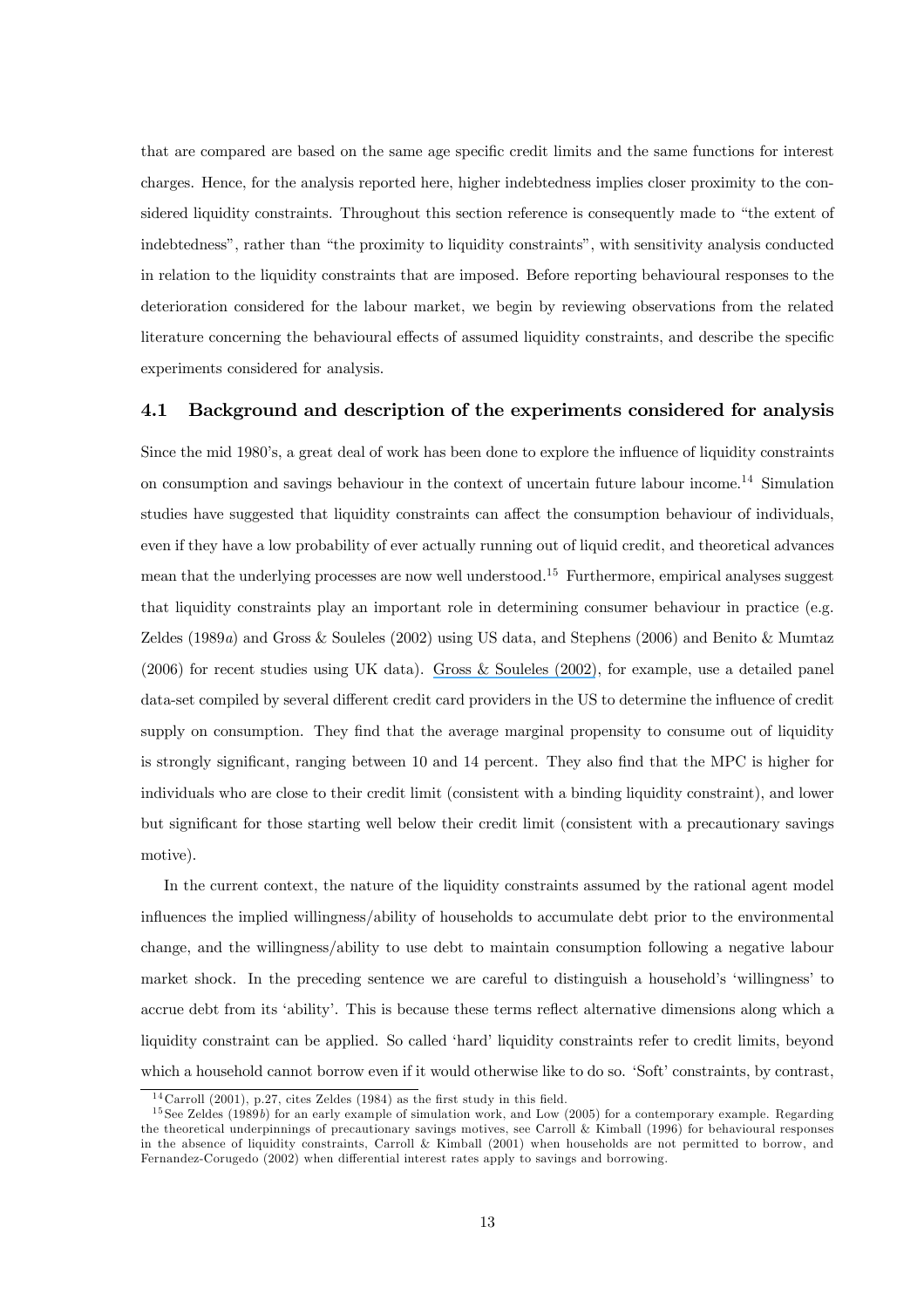refer to the costs that discourage — but do not prevent — the accrual of debt, such as higher interest rates charged on the extension of additional credit.

#### Scenarios considered for analysis

The current section focuses upon behavioural responses to the environmental change described in Subsection 3.2, based upon three alternative assumptions regarding the imposed liquidity constraints:

- the no-debt scenario. In this scenario households are unable to accrue unsecured debt, and receive a fixed rate of return on any positive balances of net liquid wealth. This simple (hard) liquidity constraint is often assumed for models of the type considered here (see, for example, Sefton et al.  $(2007)$ .
- the hard-constraint scenario. In this scenario, the hard liquidity constraint that is applied under the no-debt scenario is relaxed, so that households are permitted to hold unsecured debt (negative net liquid assets). Importantly, however, no soft liquidity constraint is applied, so that negative balances of net liquid wealth are subject to the same interest rate as positive balances.
- the *complex-constraint scenario*. In this scenario, households are subject to the same hard liquidity constraint as considered under the hard-constraint scenario. In addition to this, however, the complex-constraint scenario also applies a soft liquidity constraint, so that the interest charged on unsecured debt is considered to vary with respect to a household's debt to income ratio. The rational agent model was calibrated to survey data assuming this specification for credit rationing.

All three of the scenarios that are considered here are based upon the assumption that the a priori probability of a regime change tends toward zero, and that agents take this into account in planning for the future. Households are consequently assumed to behave as though they will always be subject to a low probability of a low wage offer up to the age at which the negative labour market shock occurs. Expectations regarding a low wage offer are then revised in line with the considered labour market shock. This behavioural assumption tends to exaggerate household preferences for indebtedness prior to the labour market shock, as explored at length in Section 5. We now describe in more detail the hard and soft liquidity constraints that were adopted for the hard-constraint and complex-constraint scenarios.

The hard liquidity constraint that is adopted for both the hard-constraint and complex-constraint scenarios was specified to provide maximum flexibility, while at the same time omitting the possibility of numerical errors in the model's solution procedure. A numerical error will result in the model if a household is required to consume less than or equal to zero in any period to satisfy the imposed hard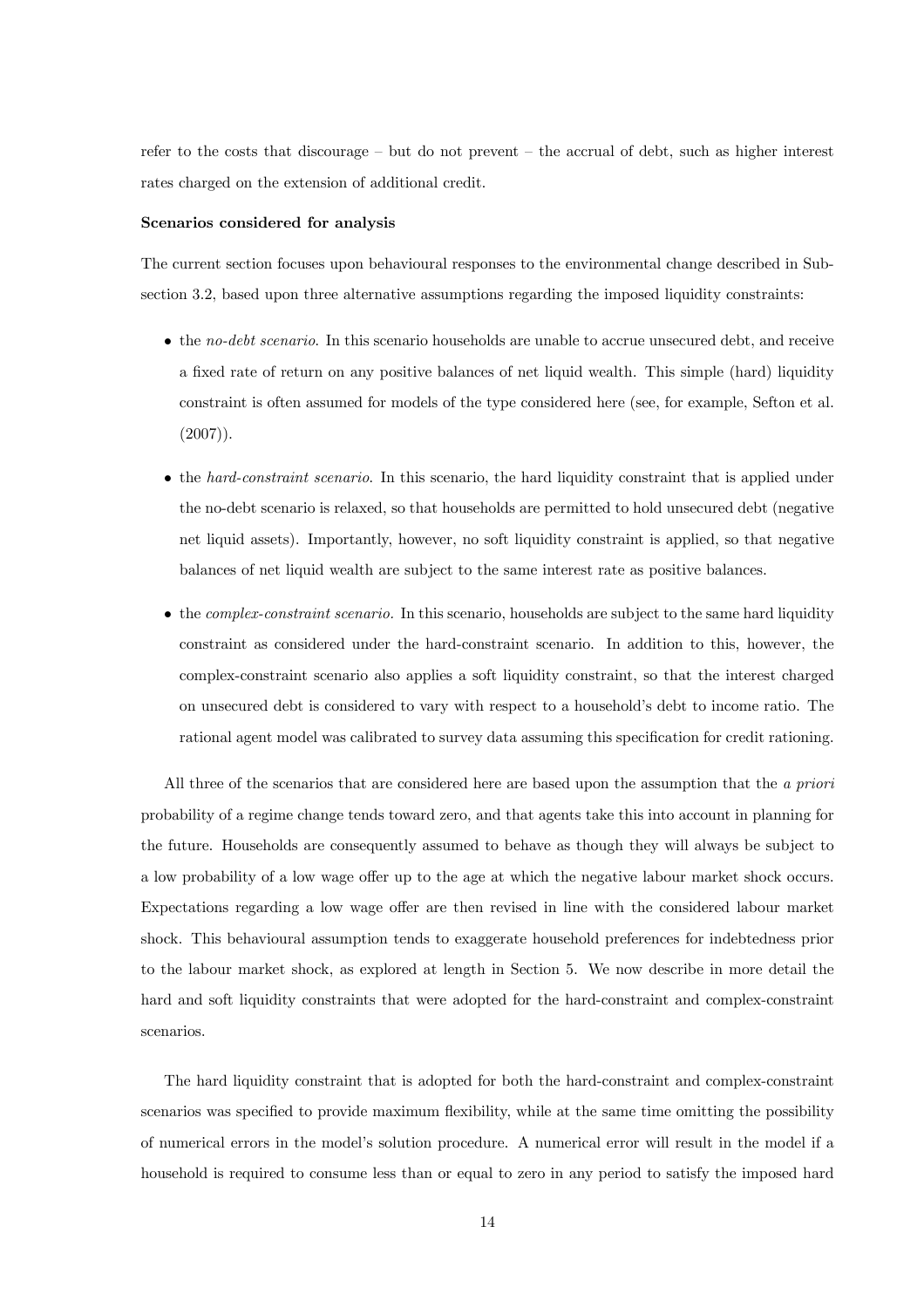

N otes: M onetary values expressed as percentages of average annual household consum ption simulated between ages 20 and 110, with ages weighted to match the population structure described by the 2001 Census, equal to £28,281

Figure 4: Age Specific Credit Limit Assumed for Analysis

liquidity constraint. This, combined with the assumption that all households must have paid off their debts by age 65, resulted in the adoption of an age specific credit limit defined in terms of the minimum disposable income stream that is permissable under the analysis. Figure 4 indicates that the hard liquidity constraint adopted for the model calibrations rises smoothly from 70% of annual consumption at age 20 to 110% at age 55, before falling away rapidly to 0 at age 65.

The soft liquidity constraint that is assumed only for the complex-constraint scenario describes the interest rate applied to net liquid assets by:

$$
r_{i,t} = \begin{cases} r^I & \text{if } w_{i,t} > 0\\ r^D_i + (r^D_u - r^D_i) \min\left\{\frac{-w_{i,t}}{\max[x_{i,t}, 0.7h_{i,t}]}, 1\right\}, r^D_i & \text{if } w_{i,t} \le 0 \end{cases}
$$

where  $w_{i,t}$  denotes the net liquid wealth of household i at time t,  $x_{i,t}$  is household private income,  $h_{i,t}$ is the household's wage rate, and  $r^I = 4\%$  is the return to positive balances of net liquid wealth. This specification for the interest rate implies that the interest charge on unsecured debt increases from a minimum of  $r_l^D = 7\%$  p.a. when the debt to income ratio is low, up to a maximum rate of  $r_u^D = 15\%$ p.a., when the ratio is high.<sup>16</sup> The specification also means that households in debt are treated more generously if they are working than if they are not. The hard-constraint scenario, by contrast, is based upon the assumptions that  $r<sup>I</sup> = r<sub>u</sub><sup>D</sup> = r<sub>u</sub><sup>D</sup> = 4\%.$  The assumption that the maximum rate of interest is charged when net debt is equal to or greater than the household full-time employment wage reflects the observation that less than 1 percent of households recorded by the 2000/01 BHPS with some labour

 $16$ This range of interest charges for household debt is based upon averages between January 2000 and August 2005 (the most recently available data at the time of writing) of the end of month average interest rates charged on unsecured personal loans for the lower bound, and of the end of month weighted average interest rates charged on credit cards for the upper bound, as reported by the Bank of England.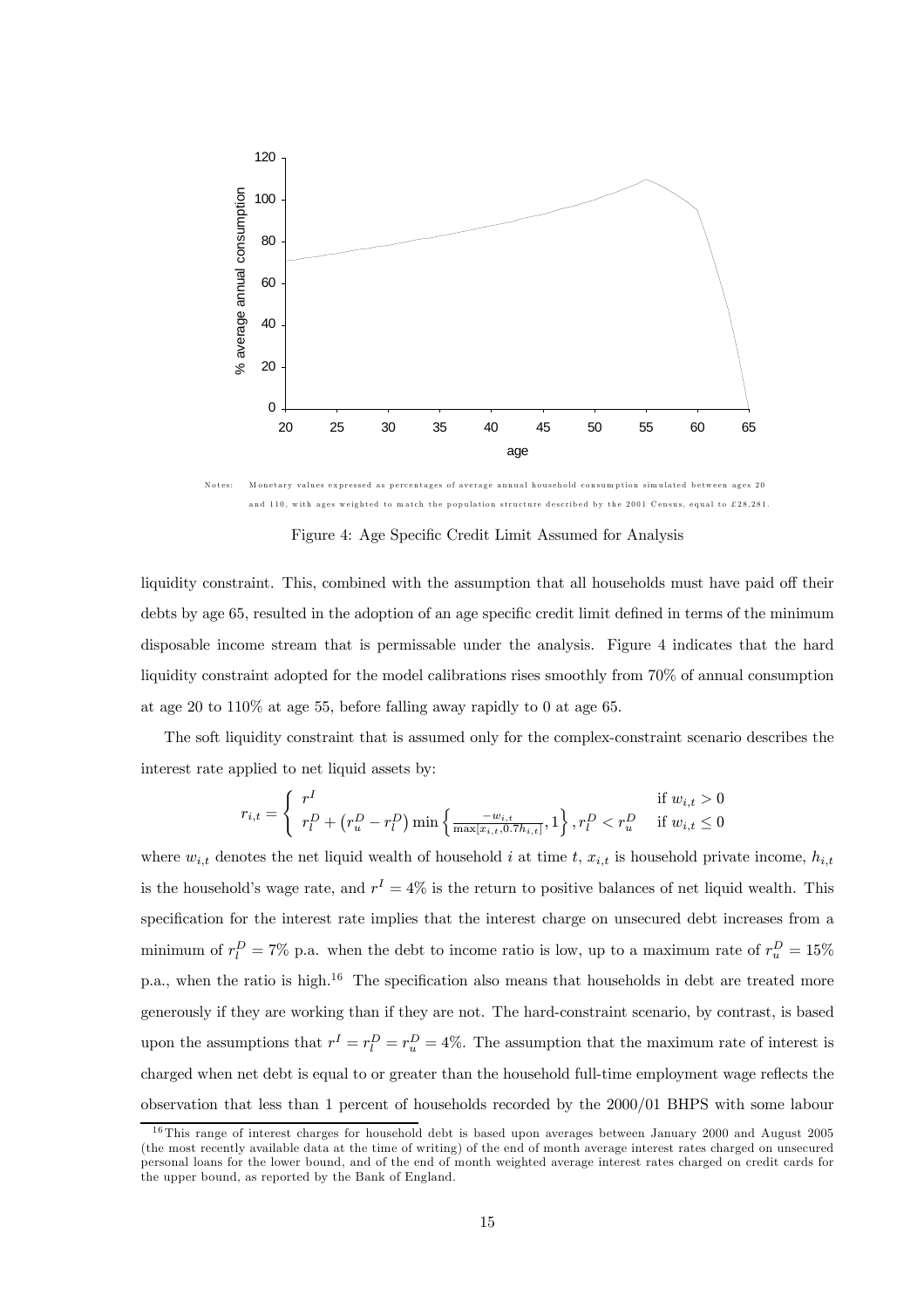income had unsecured debt that exceeded their annual gross labour income.

#### 4.2 Behavioural responses in the short-run

The current analysis focuses upon two principal dimensions of population heterogeneity that influence behavioural responses to the considered labour market deterioration. On the one hand, a household's age determines the period over which a deterioration in labour market opportunities can influence their financial circumstances. A negative labour market shock is of no concern to a household that has already retired, but has a large impact on one that has only just begun its working life. As the circumstances of a household at any age are the product of its past decisions and the economic environment through which it has lived, we can anticipate that the deterioration in labour market opportunities will have a less pronounced effect on the behaviour of older households, particularly as they near the end of their working lives. On the other hand, the debt that a household has accrued limits its ability to inter-temporally smooth the effects on consumption of a negative shock to disposable income.

Consumption responses in the year following the considered labour market deterioration, specified as ratios of the associated impact on disposable income are reported for population wealth quintiles in Figure 5. Panel A of the figure indicates that consumption responses in the year following the environmental change tend to be stronger at young ages, and fall off to zero at age 65. This is consistent with the discussion reported in the previous paragraph, and reflects the fact that households in excess of age 65 are unaffected by the deterioration considered for labour market opportunities. It is of note that many of the consumption responses reported in Panel A of Figure 5 exceed the influence on disposable income of the deterioration considered for the labour market. This is because the behavioural responses that are reported here are driven by two underlying factors. The first — and most obvious — is the direct effect that the environmental change has on household disposable incomes. If this effect was solely responsible for the behavioural responses reported here, then we should expect affected households to smooth the impact of the negative income shock through future years – the ratios reported in Panel A of Figure 5 should be uniformly below one, and for many quintiles substantially below one. In addition to this direct effect, however, households are considered to revise their expectations to take into consideration the deteriorated labour market opportunities. This motivates households to accrue precautionary savings to offset the higher probability of receiving a low wage offer. As this motive influences the behaviour of the entire population, including those that do not immediately suffer a low wage offer as a result of the environmental change, it gives rise to a much larger fall in consumption than would otherwise be observed. As noted above, sensitivity to this behavioural assumption is explored in Section 5.

With regard to population heterogeneity, all households are assumed to begin their economic lives at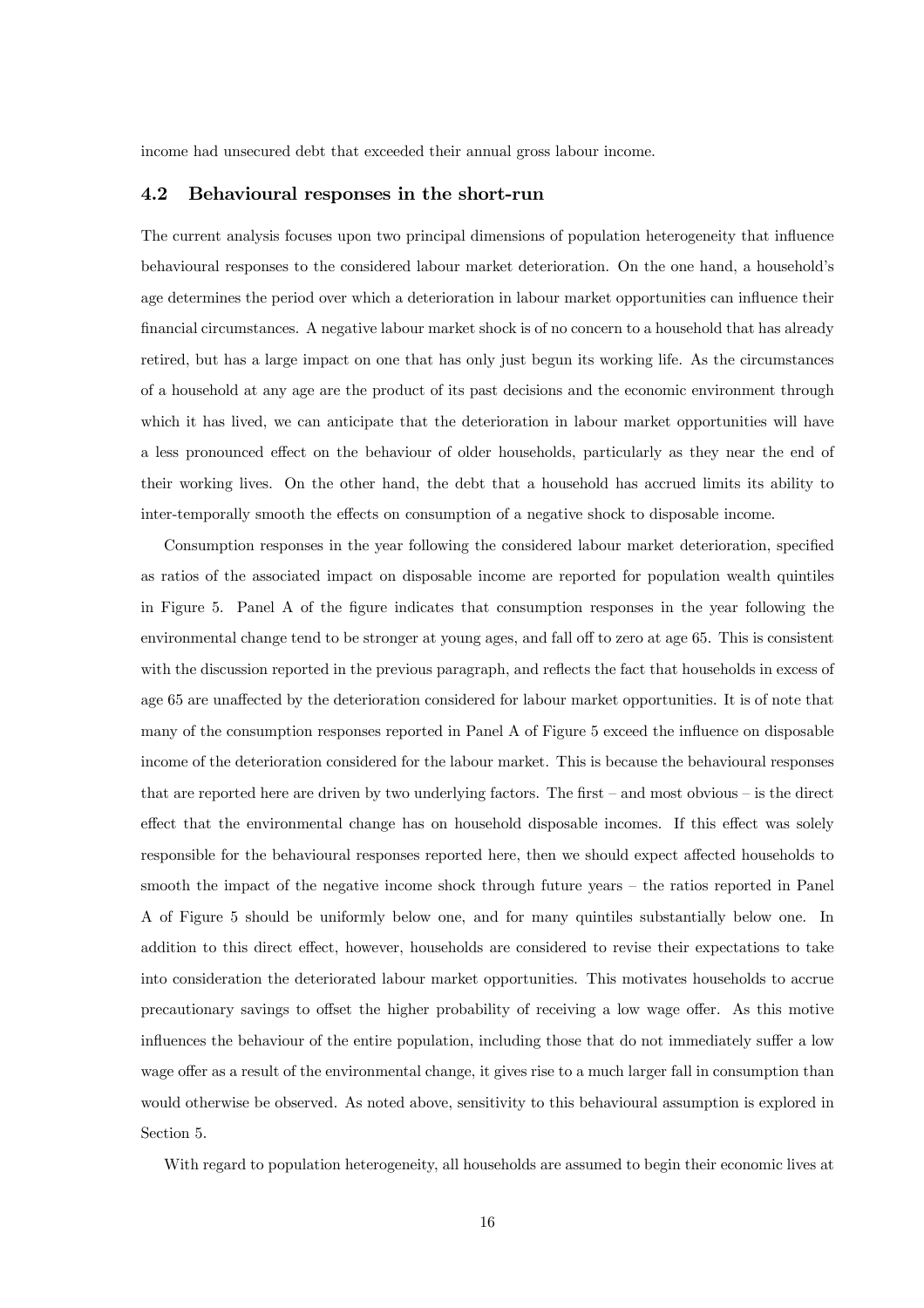

Figure 5: Ratios of Consumption Responses to Disposable Income Changes in the Year Following a Deterioration in Labour Market Opportunities — statistics by age and experimental scenario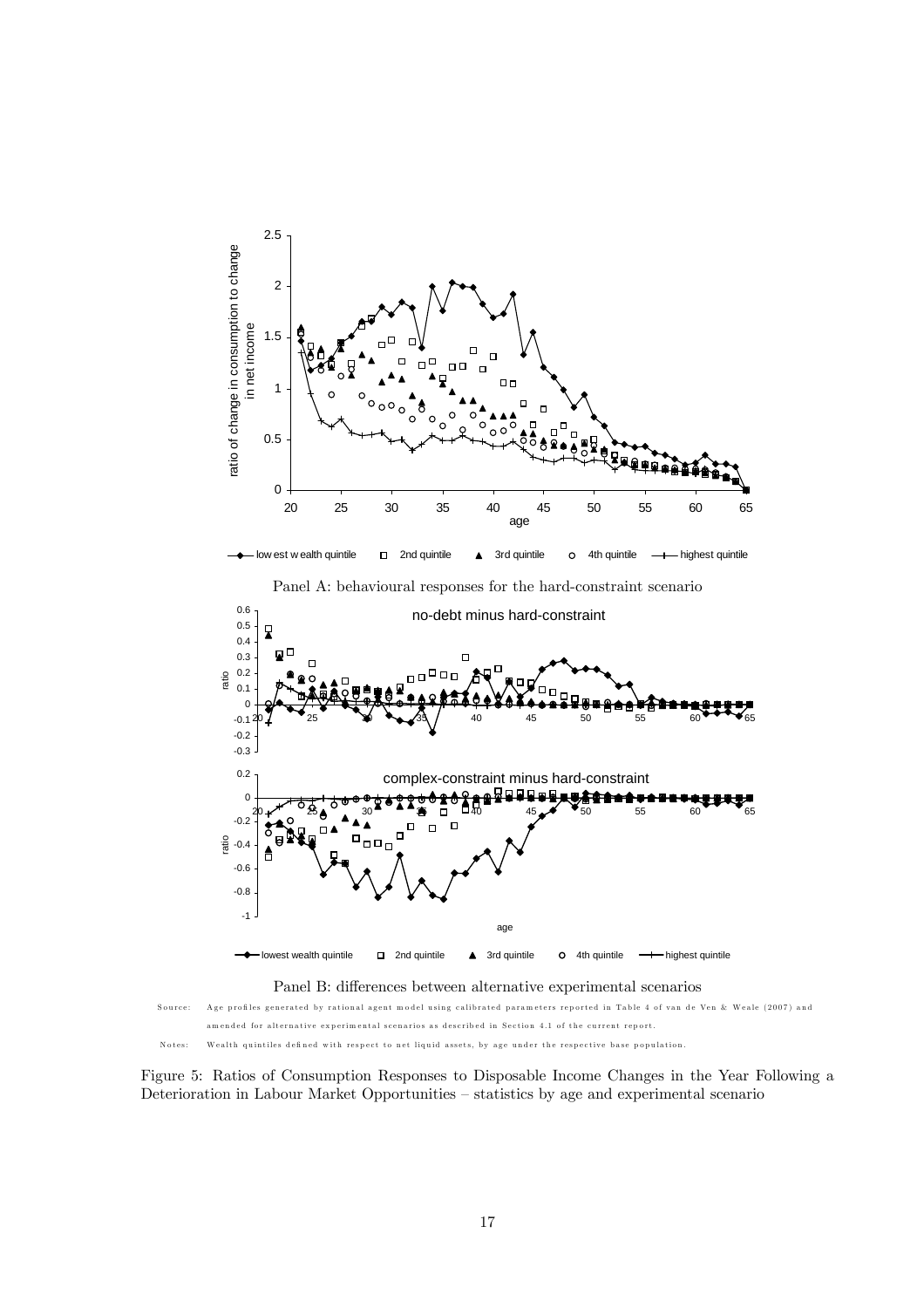age 20 with zero wealth. Hence, there is very little heterogeneity observed for the behavioural responses of alternative wealth quintiles during the first few ages that are considered for analysis. By age 23, however, the consumption responses of the most wealthy population quintile to the environmental change are found to be much smaller (relative to the associated change in disposable incomes), than for the remainder of the population. Similarly, by age 26 the consumption responses of the fourth wealth quintile tend to be lower than those of the third quintile, which in turn tend to be lower than those of the second quintile. Finally, by age 29 the responses of the second quintile are found to understate those of the least wealthy 20% of households. These observations indicate that private sector indebtedness exaggerates behavioural responses to a negative macro-economic shock — poorer households find themselves more exposed to the worsened economic environment as they are less able to smooth consumption through "rainy days".17

Panel B of Figure 5 reveals the impact on household behavioural responses of alternative assumptions regarding credit rationing in the model. The statistics suggest that behaviour is most sensitive to a negative labour market shock under the no-debt scenario, followed by the hard-constraint scenario, with the complex-constraint scenario coming a distant third. It is interesting to note that the hard-constraint scenario is very similar to the no-debt scenario, but with the available credit of households being cut back to zero at age 20. In relation to these two scenarios, it is of little surprise that behavioural responses should be exaggerated when households are given less financial flexibility — the associated results also suggest that larger consumption responses that reported here would be obtained under the hard-constrain and complex-constraint scenarios if households were assumed to hold some debt at age 20.

The impact of household indebtedness on responses to a negative labour market shock is further revealed by comparison of the hard-constraint with the complex-constraint scenario. Households in the hard-constraint scenario tend to hold more debt at each age (after age 20), than in the complexconstraint scenario, where the accrual of debt is discouraged by punitive interest charges. Hence comparisons between the two scenarios tend to highlight the fact that private sector indebtedness exaggerates behavioural responses to a negative labour market shock — poorer households are less financially flexible, and consequently subject to larger distortions when the economic environment deteriorates.

An alternative perspective is given by population aggregate statistics, obtained by discounting the age specific statistics to adjust for assumed wage growth of 1.9% p.a., and weighting the simulated data to reflect the age structure described by the 2001 Census. These population aggregates suggest that consumption would fall in the year following the negative labour market shock, by 1.20% under

<sup>&</sup>lt;sup>17</sup>This more pronounced consumption response to the labour market shock for households that are more indebted is consistent with empirical analysis reported by Balke (2000).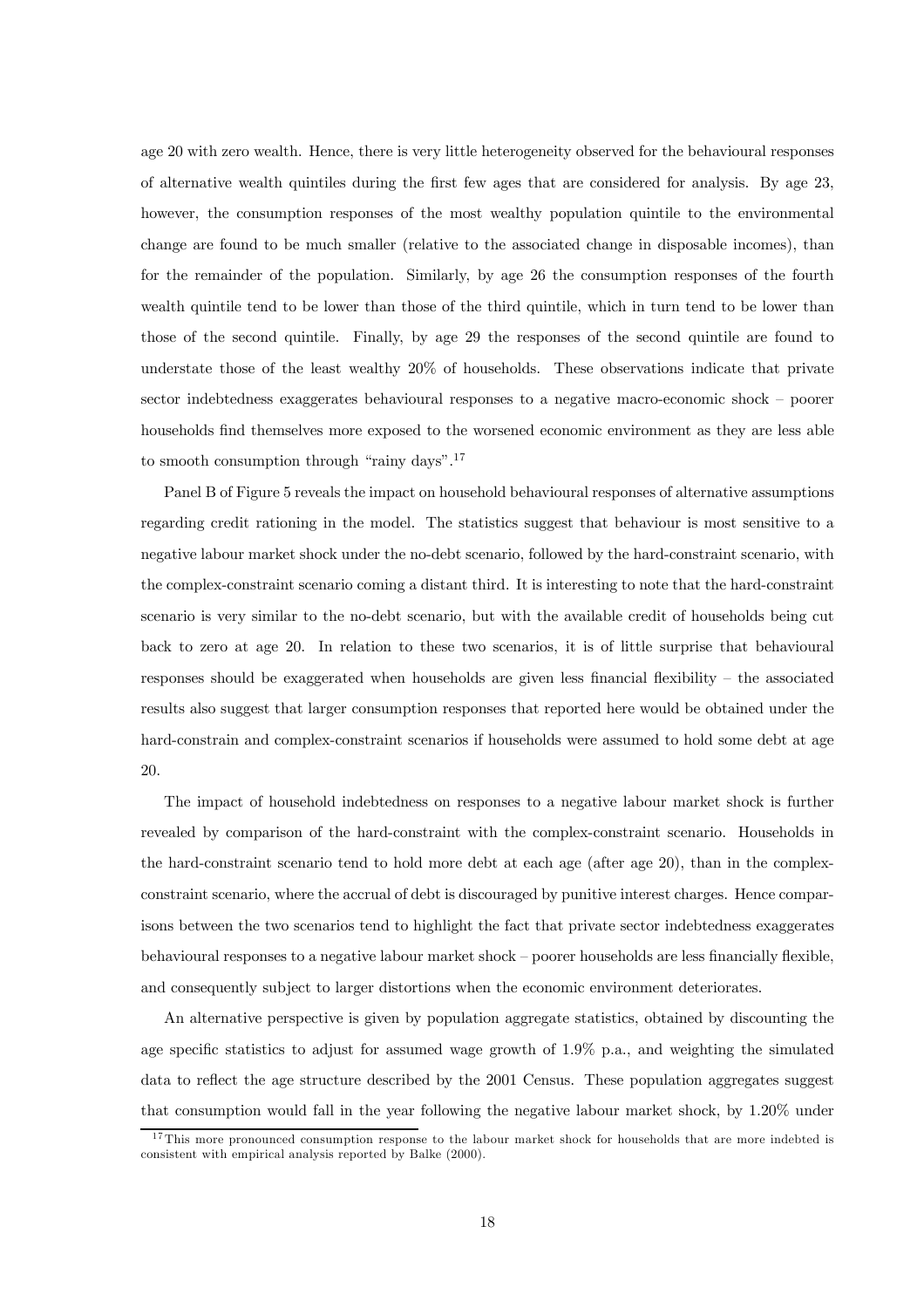the no-debt scenario, by 1.14% under the hard-constraint scenario, and by 1.04% under the complexconstraint scenario. In 2006, final household consumption expenditure in the UK was  $\text{\textsterling}750bn^{18}$ , so that the alternative assumptions made here regarding credit rationing translate to consumption responses in the year following the labour market shock of between £7.8bn and £9.0bn.

#### 4.3 Behavioural responses in the long-run

We now explore long-run consumption responses to the labour market deterioration. As observed in the preceding subsection, all three of the experimental scenarios that are reported here have similar implications for the relative consumption responses of population quintiles distinguished by net liquid wealth, with the alternative models of credit rationing considered by each scenario primarily influencing the scale of the simulated responses. Discussion consequently focuses upon quintile specific statistics reported for the hard-constraint scenario, before comparing the alternative scenarios on the basis of population average statistics.

Figure 6 reports statistics for consumption responses and income effects of the deterioration considered for labour market opportunities, by wealth quintile. Panel A of the figure indicates that the increase considered for the probability of a low wage offer tends to reduce the disposable incomes of households by a larger amount as wealth increases. This is attributable to two effects. First, higher wealth households tend to earn higher labour incomes on average, so that the increase in the probability of a low wage offer has a larger absolute impact on labour income. Second, the fall in labour incomes causes a fall in household savings, thereby reducing property income — an effect that is also skewed toward higher wealth households.

It is of note in Panel A of Figure 6 that the highest wealth quintile, relative to the larger population, suffers a smaller fall in disposable income between ages 57 and 64 than for the remainder of the working lifetime. This is due to labour supply responses of the highest wealth quintile. Motives that underly the preferred timing of retirement in the simulations differ with household circumstances. At the bottom of the wealth distribution, households tend to make very little private provision for old age, and the timing of retirement is driven primarily by the generosity of state provided retirement benefits. At the top of the wealth distribution, by contrast, households tend to rely primarily upon private financial provisions in old age, and consequently retire when their private wealth is sufficiently high. The fall in household wealth resulting from the higher probability of a low wage offer consequently results in later retirement for more wealthy households. The statistics reported in Panel A of Figure 6 highlight the fact that this behavioural influence tends to be limited to the highest wealth quintile.

The consumption responses reported in Panel B of Figure 6 are highly intuitive, and therefore require

 $18$ ONS code ABPF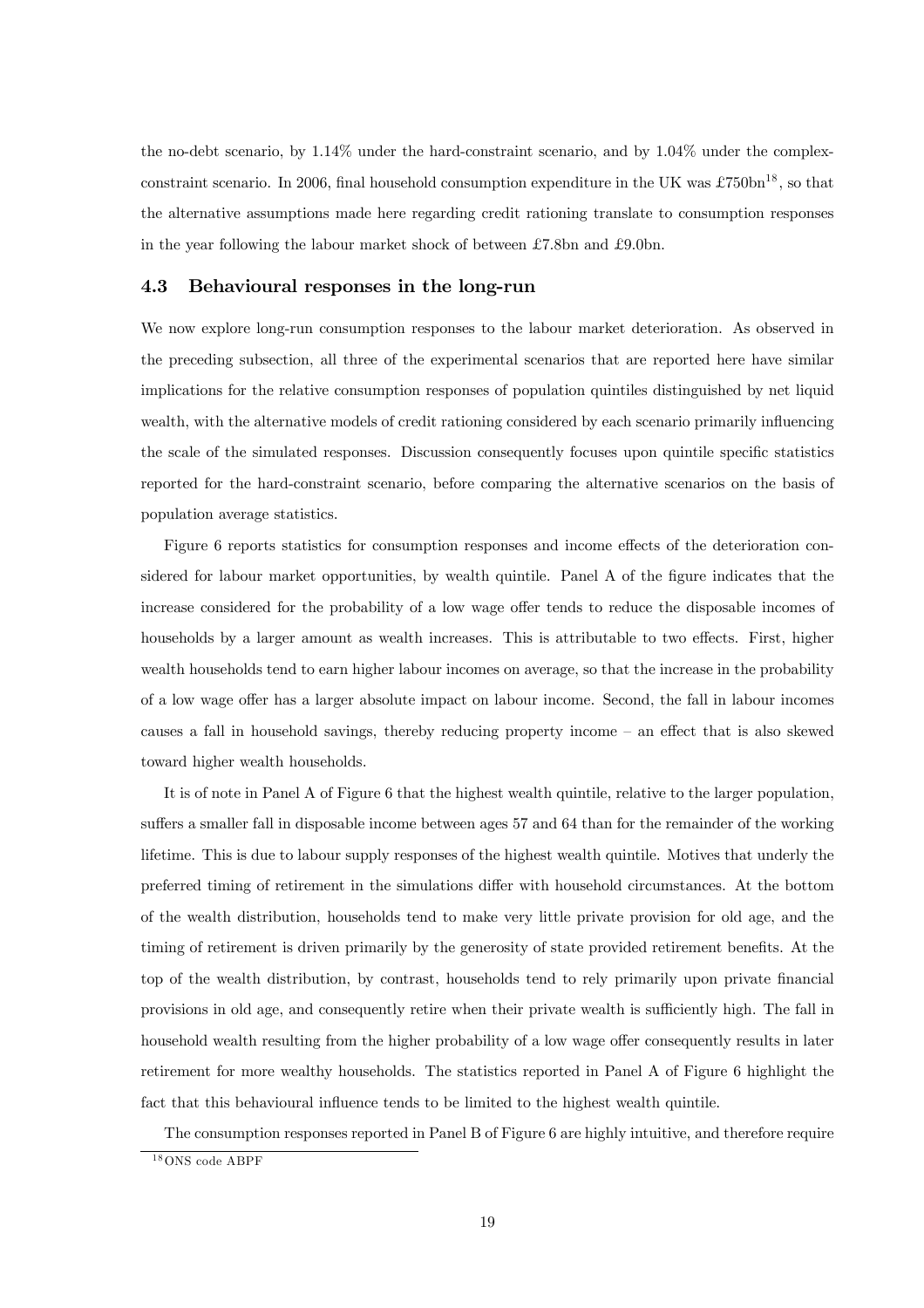

Panel A: disposable income effects by wealth quintile





Figure 6: Long-Run Effects of Labour Market Deterioration on Simulated Consumption and Disposable Income by Age and Wealth Quintile — hard-constraint scenario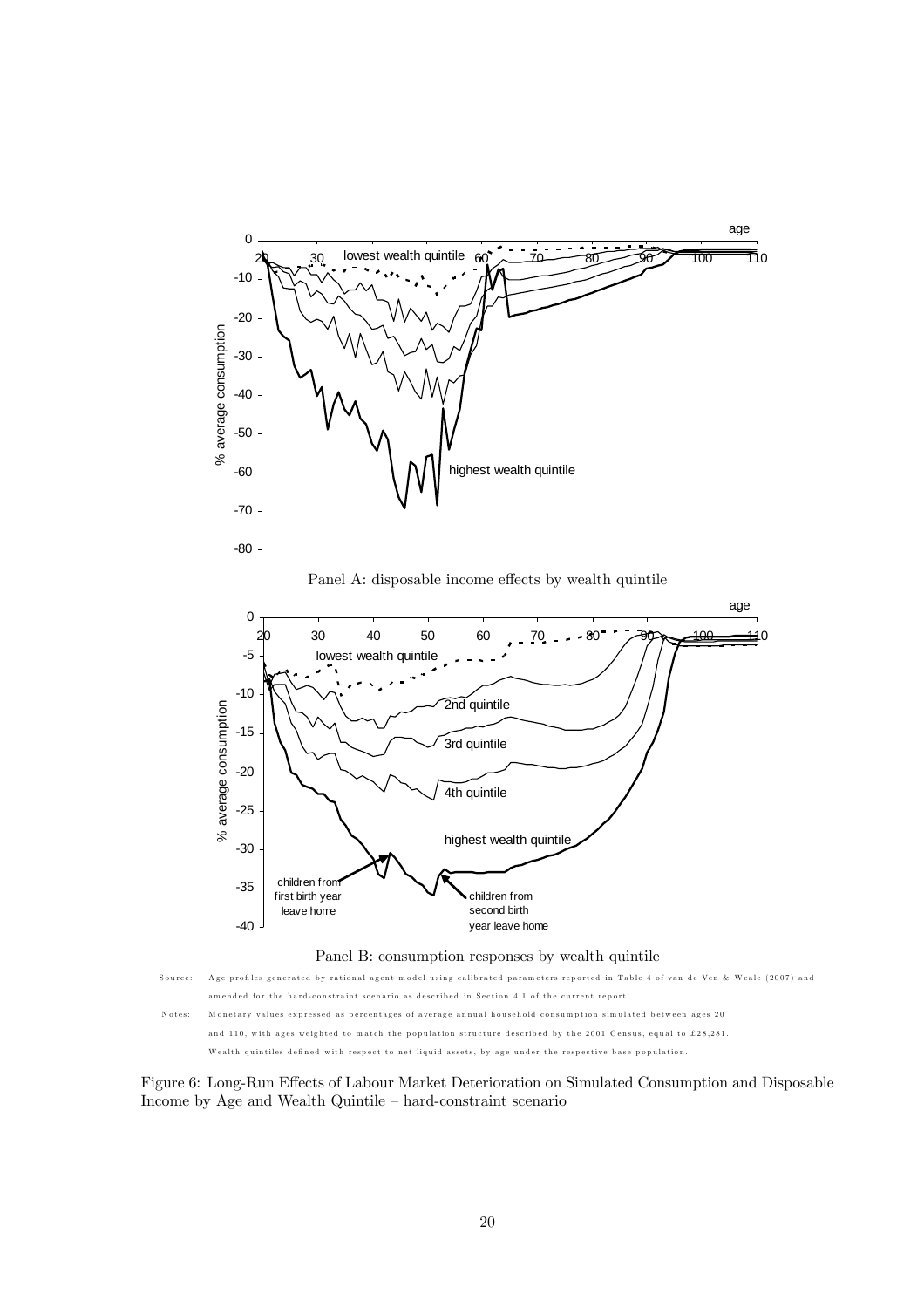little comment. Higher wealth households are observed to reduce their consumption by more on average than those with lower wealth, which is explained primarily by the attendant falls in disposable income that are discussed above. An alternative perspective of consumption responses by wealth quintile is provided by Figure 7, which restates the consumption responses reported in Panel B of Figure 6 as ratios of the associated disposable income effects reported in Panel A of Figure 6.

Panel A of Figure 7 reports long-run consumption to disposable income response ratios calculated for ages 20 to 50, and Panel B of the figure reports for the entire simulated lifetime. Comparing Panel A of Figure 7 against Panel A of Figure 5 indicates that response ratios measured across wealth quintiles tend to be condensed in the long-run simulations. In contrast to the short-run effects, the long-run ratios exhibit a negative correlation with age that appears to be more consistent throughout the simulated population. The negative correlation arises because of the stronger precautionary saving motives associated with the increase in the probability of a low wage offer.

Panel B of Figure 7 indicates that the consumption response ratios tend to rise strongly from the early 50s to peak around age 64, just prior to state pensionable age in the simulations. The two panels of Figure 6 indicate that the strong rise in long-run consumption response about state pensionable age is attributable to the smaller falls in disposable income that are generated about retirement. From age 65 households are subject to uncertainty only as it applies to their time of death, and so the associated simulated behavioural effects are smooth relative to the working lifetime. The ratios for all population quintiles converge to 1 from age 97 because all households exhibit constrained behaviour very late in the simulated lifetime. Between ages 65 and 97 the ratios reported in Panel B of Figure 7 exhibit a peak due to precautionary behavioural responses in the context of lower holdings of wealth.

Figure 8 reveals that the model of credit rationing is made less important when a long-run analytical perspective is taken, an impression that is reinforced by population aggregate statistics. Specifically, discounting by assumed wage growth of 1.9% p.a. and weighting the age specific statistics to reflect the population structure described by the 2001 Census implies that consumption would fall in the long-run by 1.71% p.a. under the no-debt scenario, by 1.72% p.a. under the complex-constraint scenario, and by 1.70% p.a. under the hard-constraint scenario. The variation between these three population aggregate statistics — which all exceed the associated short-run effects — could reasonably be attributed to the tolerances assumed for the rational agent model's solution.

That the particular model of credit rationing assumed for analysis should have a less pronounced influence on household consumption responses to the increase in the probability of a low wage offer in the long-run than the short-run is intuitive. In the short-run households are surprised by the environmental shock, given the expectations that are assumed here to govern household behaviour. The shock primarily gives rise to a more pronounced precautionary savings motive. In the short-run, households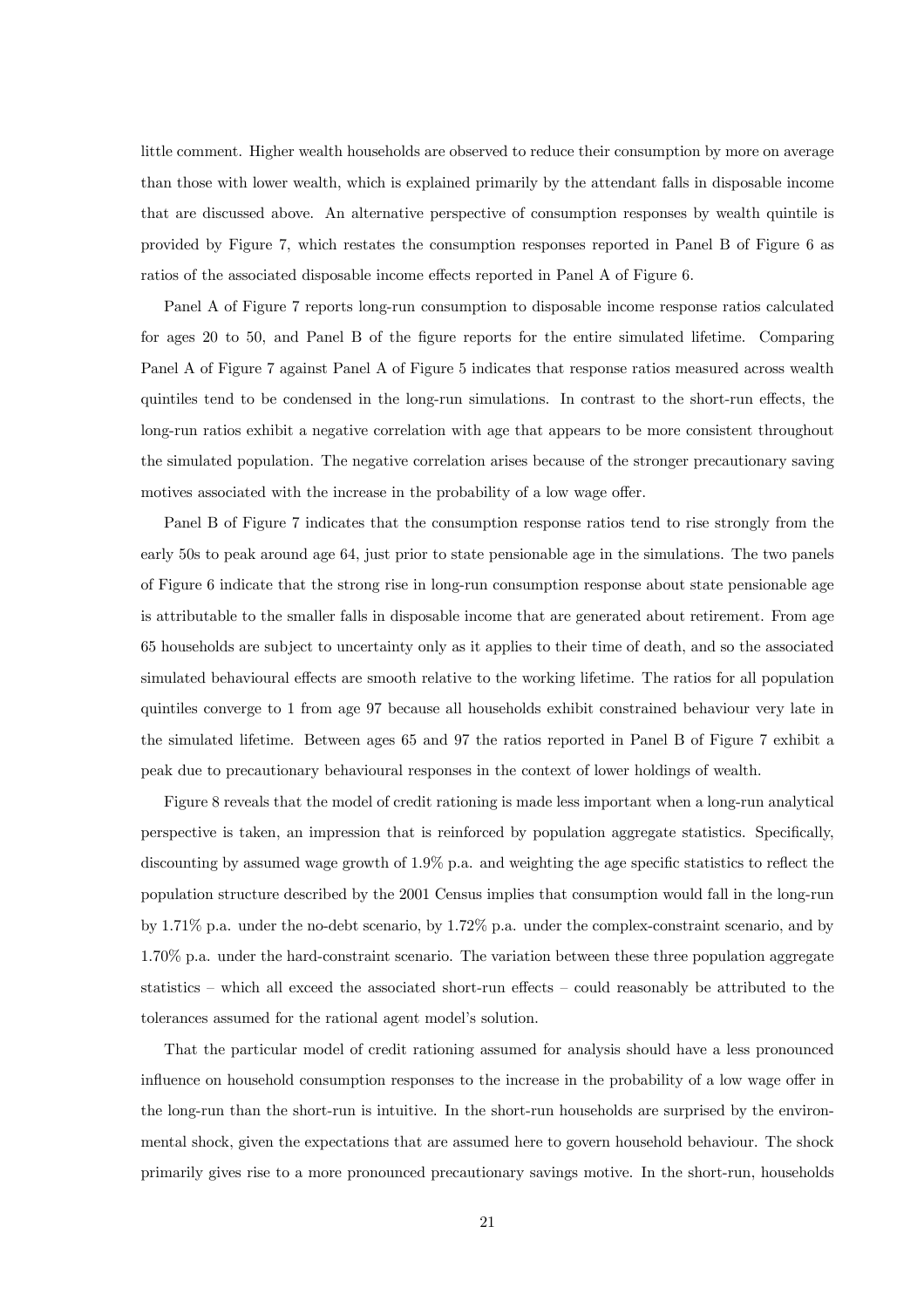



Figure 7: Ratios of Consumption Responses to Disposable Income Changes in the Long-Run Following a Deterioration in Labour Market Opportunities — hard-constraint scenario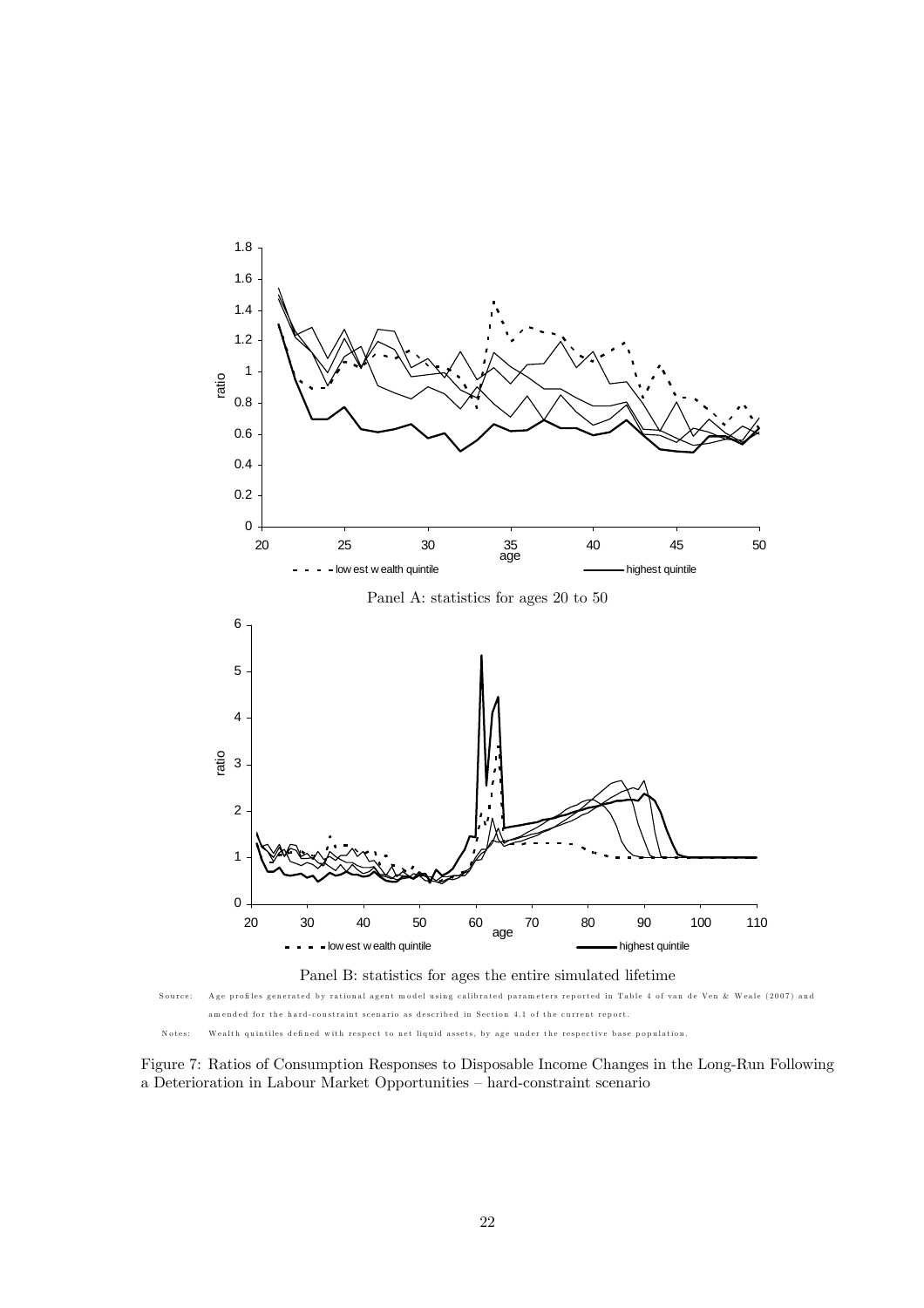



 $-0.3 -$ 

Figure 8: Ratios of Consumption Responses to Disposable Income Changes by Credit Rationing Scenario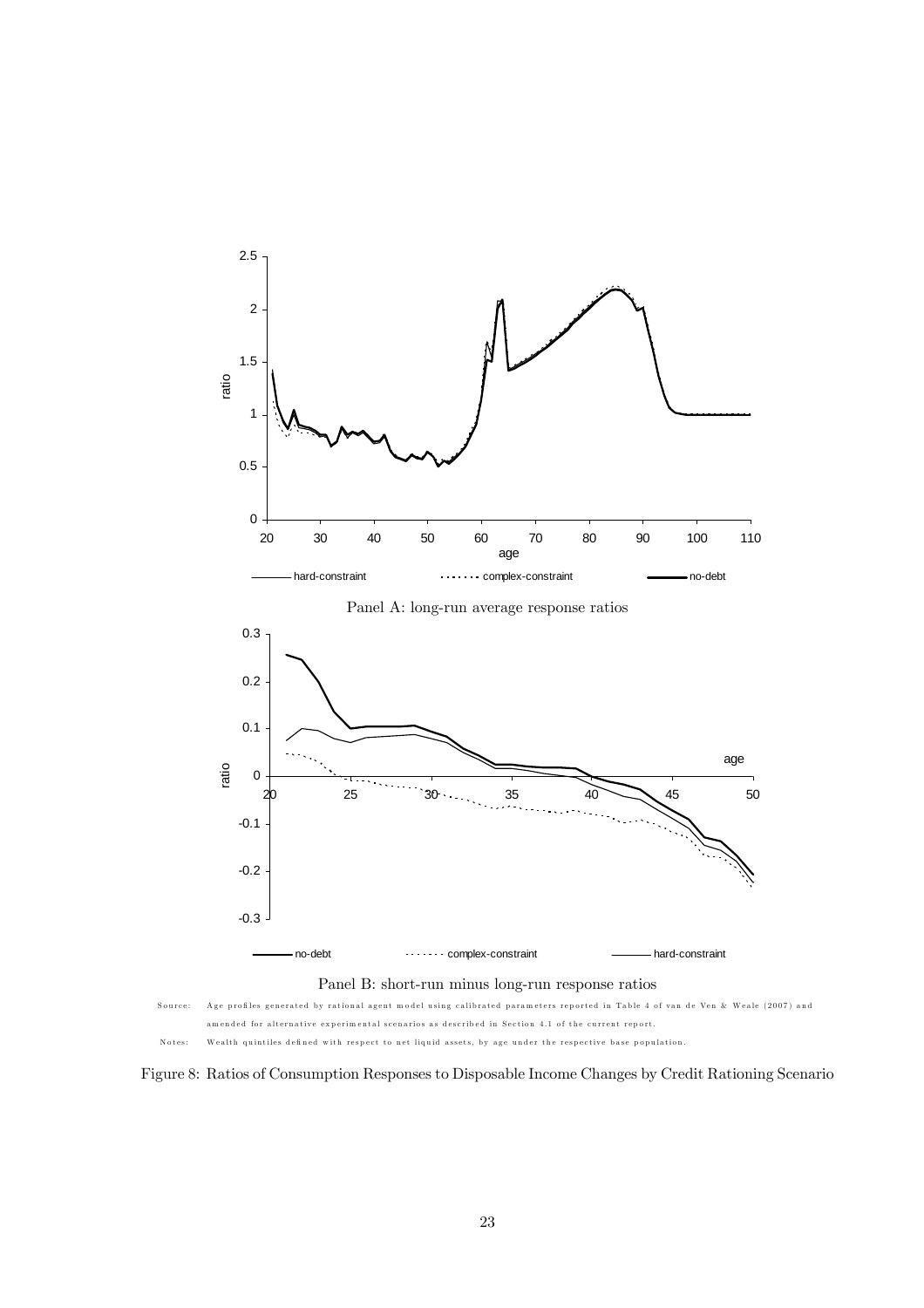will consequently tend to hold less wealth than they would have done had they known with certainty when the negative labour market shock was going to happen, which represents an increased motive to save. This motive is exaggerated as the liquidity constraint is made more pressing, particularly for younger households.

Households in the long-run, by contrast, are able to adjust their behaviour to the revised economic conditions in view of the imposed model of credit rationing, so that the models of credit rationing have a similar effect on consumption simulated under both the base and counterfactual environments. Hence, when differences between the base and counterfactual simulations are taken, the consumption responses to the imposed liquidity constraints cancel out.

#### 4.4 Summary

- The level of personal sector indebtedness tends to exaggerate behavioural responses to a negative labour market shock - poor households cut back their consumption most severely because they are most exposed to adverse shocks to their financial circumstances.
- Responses to a negative labour market shock are exaggerated when credit is less freely available because this limits the ability of households to smooth their consumption through temporary adverse circumstances.
- Increasing interest charges on debt tends to discourage the accumulation of debt, thereby weakening the behavioural responses to a negative labour market shock.
- In the long-run, heterogeneity in behavioural responses to the deteriorated labour market are drive primarily by effects on household wealth.
- The influence that the model of credit rationing has on behavioural responses to a deterioration of labour market opportunities is reduced as the time that households have to adjust to the altered economic environment increases. In the very long-run, the form that credit rationing takes has no real impact on behavioural responses to a negative labour market shock because household behaviour is fully adjusted to take the model of credit rationing into account.
- A 4% rise in the probability of involuntary unemployment is simulated to reduce aggregate private sector consumption by 1.0-1.2% in the year following the shock (depending upon the model of credit rationing imposed), and by 1.7% in the long-run.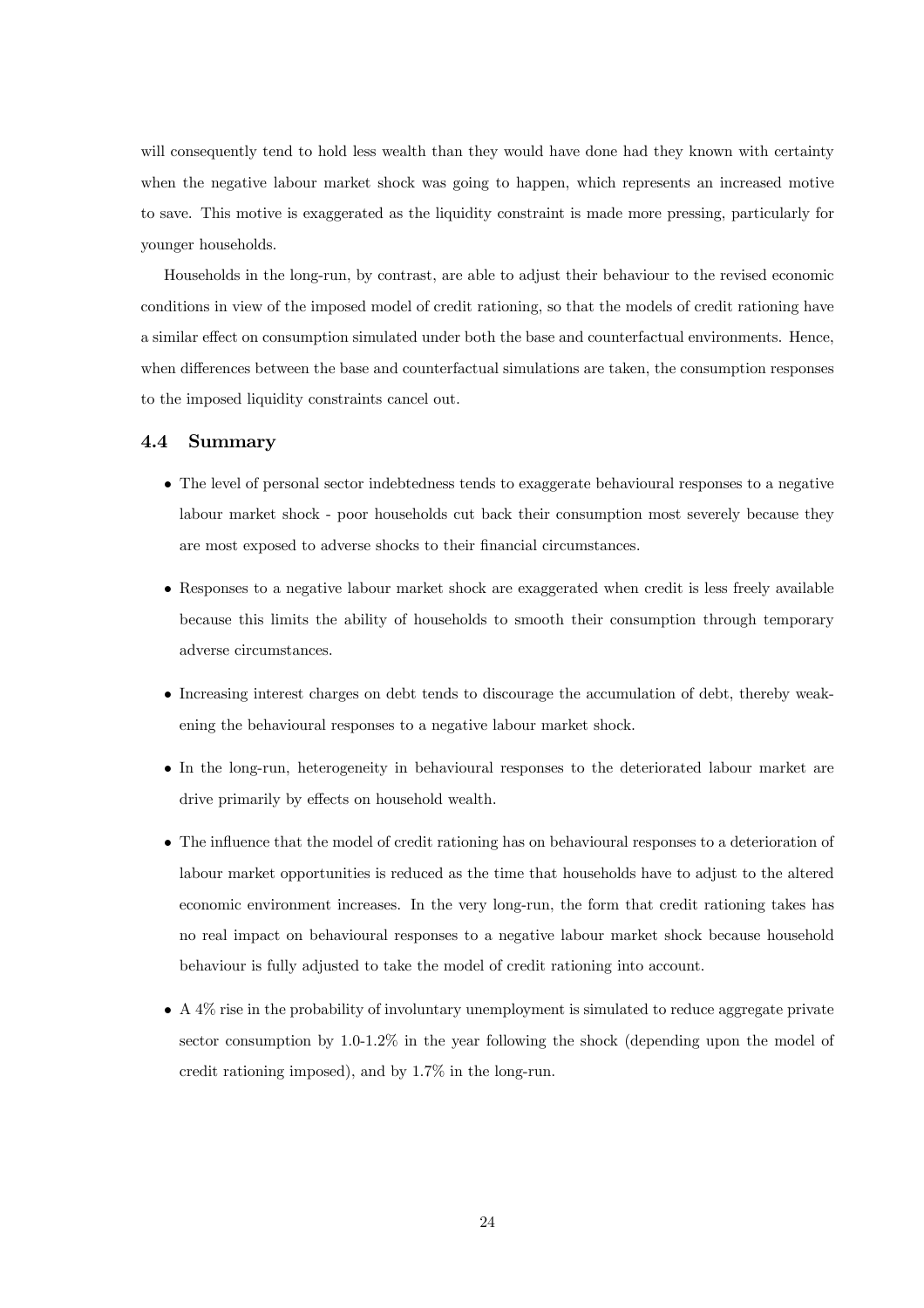# 5 The Influence of Expectations on Simulated Behavioural Responses

Section 4 draws attention to the importance of population indebtedness, and liquid capital more generally, in determining behavioural responses to a negative labour market shock. Attitudes toward indebtedness are influenced appreciably by expectations regarding the future economic environment. This section considers the impact of alternative a priori expectations on household indebtedness and behavioural responses to a worsening of labour market conditions. As in Section 4, the current discussion is divided into four subsections. We begin by defining the experiments that are considered for analysis, before exploring the short- and long-run effects of the regime change, and provide a summary at the end of the section.

#### 5.1 The experiments considered for analysis

The current analysis focuses upon three behavioural scenarios:

- the optimistic scenario. In this scenario, the probability of a regime change is assumed to tend toward zero. Households are consequently assumed to behave as though they will always be subject to a low probability of a low wage offer up to the age at which the negative labour market shock occurs. Expectations regarding a low wage offer are then considered to be revised in line with the considered labour market shock.
- the pessimistic scenario. In this scenario, the probability of a regime change is assumed to tend toward one. Households are consequently assumed to behave as though they will always be subject to a high probability of a low wage offer, both before and after the considered labour market shock.
- the naïve scenario. This assumes that households behave as though they will always be subject to a low probability of a low wage offer, regardless of the probability to which they are actually subject.

All three of the scenarios that are reported here are based upon the model of credit rationing described by the complex-constraint scenario considered in Section 4. Hence, the complex-constraint scenario reported in Section 4 is the same as the optimistic scenario that is reported here, providing a link between the two sections.

The assumptions that underly the three scenarios described above are summarised in Table 1. Given the description provided in Section 3.2 of the environmental counterfactual that is considered for analysis, the optimistic and pessimistic scenarios represent extreme assumptions regarding the considered probability of a regime change that are natural focal points of interest. In contrast to these two, the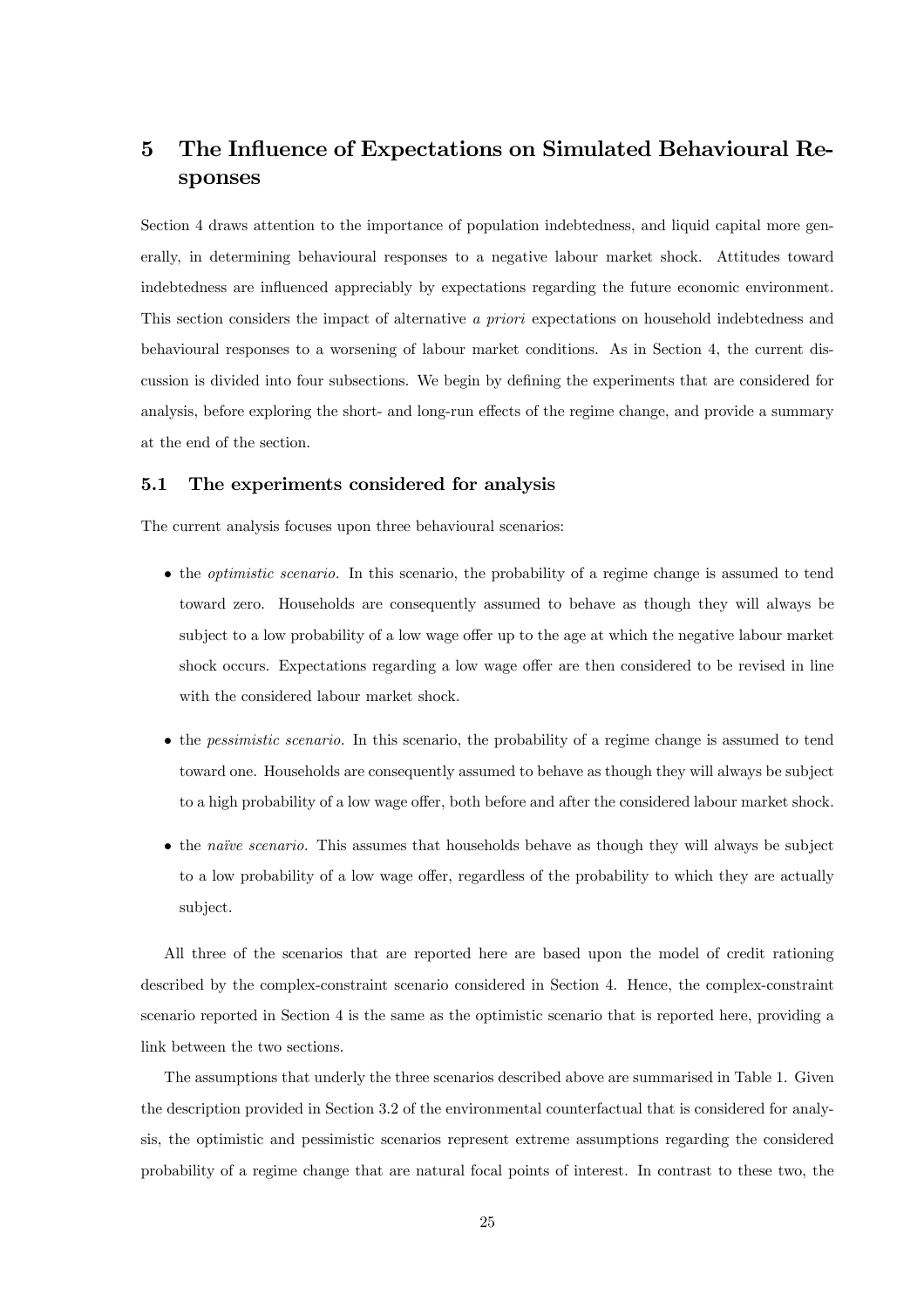|                           |                                                                                 | <b>Base Population</b>              |                 | Counterfactual Projection        |                                             |                          |
|---------------------------|---------------------------------------------------------------------------------|-------------------------------------|-----------------|----------------------------------|---------------------------------------------|--------------------------|
|                           | Scenario                                                                        | Expectation                         | Environment     | Expectation                      | Environment                                 |                          |
| proportion of population. | optimistic                                                                      | low prob                            | low prob        | high prob                        | high prob                                   |                          |
|                           | pessimistic                                                                     | high prob                           | low prob        | high prob                        | high prob                                   |                          |
|                           | naïve                                                                           | low prob                            | low prob        | low prob                         | high prob                                   |                          |
|                           | 1<br>0.9<br>0.8<br>0.7<br>0.6<br>0.5<br>0.4<br>0.3<br>0.2<br>0.1<br>$\mathbf 0$ | incidence of indebtedness           |                 | average debt per debtor          | 30<br>25<br>20<br>15<br>10<br>5<br>$\Omega$ | % of average consumption |
|                           | 20<br>25                                                                        | 30<br>35                            | 40<br>45<br>age | 55<br>50                         | 60<br>65                                    |                          |
|                           | pessimistic scenario (left axis)                                                |                                     |                 | optimistic scenario (left axis)  |                                             |                          |
|                           |                                                                                 | - pessimistic scenario (right axis) |                 | optimistic scenario (right axis) |                                             |                          |

Table 1: Probabilities of Receiving a Low Wage Offer by Simulation Scenario



with ages weighted to match the population structure described by the 2001 Census, equal to £28,281.

Figure 9: Statistics of Indebtedness in the Assumed Base Populations of Alternative Experimental Scenarios

naïve scenario cannot be rationalised, as it assumes a belief structural following the regime change that is inconsistent with the altered economic environment. The naïve scenario is of interest here because it focusses attention upon 'direct effects', in which behavioural responses to the policy environment are suppressed.

The alternative behavioural scenarios referred to above permit an analysis of the effects of indebtedness on responses to a worsening of labour market opportunities, because they have different implications for the extent of indebtedness in their respective base populations. Related statistics are reported in Figure 9.

Figure 9 indicates that both the incidence of indebtedness and the average debt per debtor are higher in the base population assumed for the optimistic scenario than the pessimistic scenario. The effects on the incidence of indebtedness are found to be most pronounced during the period between ages 30 and 40, when consumption needs are relatively high. These statistics are reinforced by population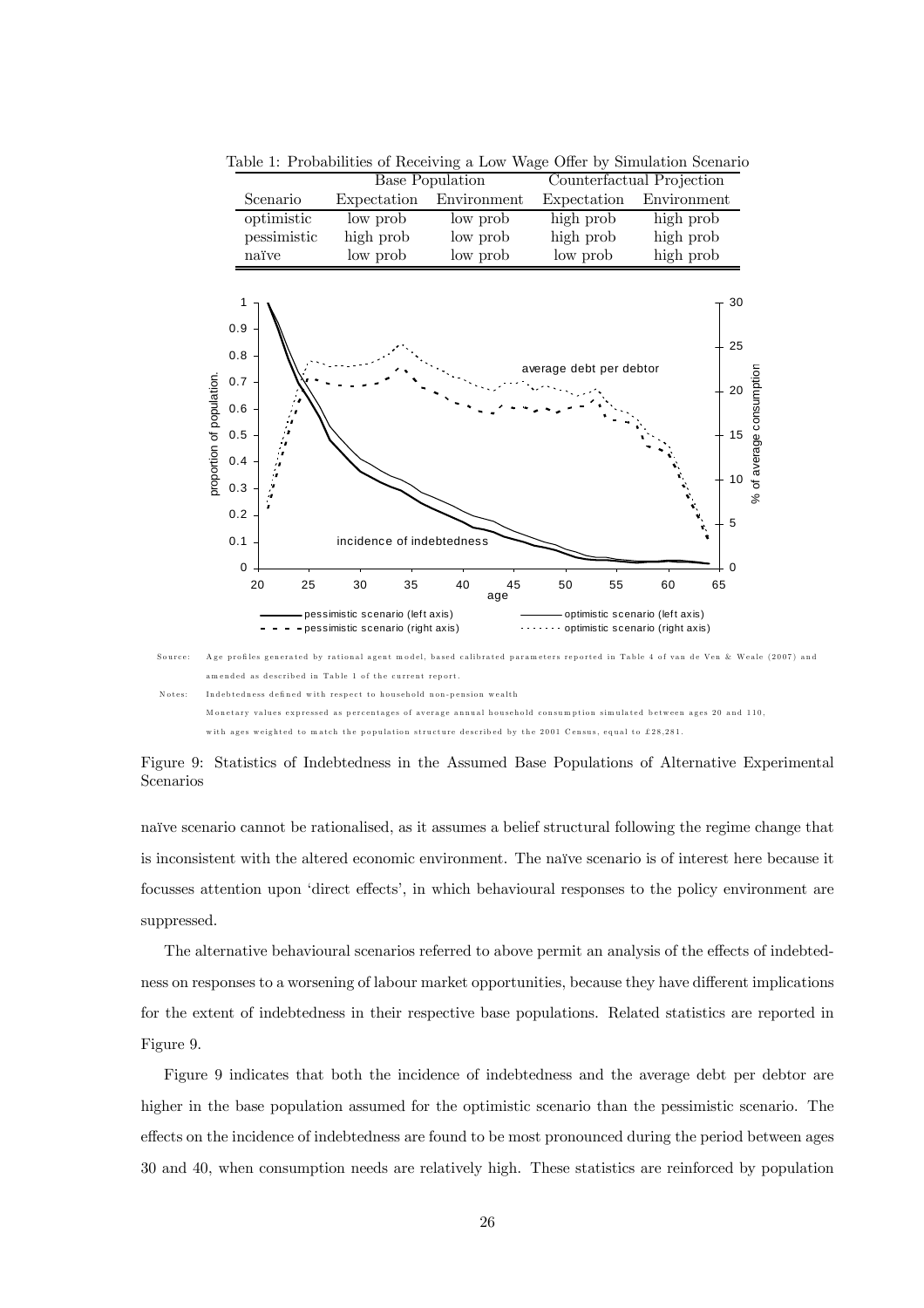aggregates for the respective populations. An aggregate perspective can be obtained on the figures for indebtedness. Discounting by assumed wage growth, and weighting age specific averages to reflect the population structure described by the 2001 Census obtains an aggregate for unsecured debt in the base population for the optimistic scenario of £16bn, and £13bn under the pessimistic scenario. Similarly, aggregate asset holdings rise from £1,208bn in the base population under the optimistic scenario to £1,273bn under in the pessimistic case.<sup>19</sup> It is interesting to note that these differences are entirely due to the differences in the assumed beliefs, as the same economic environment is imposed for the two base populations that are reported in the figure. Specifically, the pessimistic scenario assumes a belief structure that exaggerates precautionary incentives to save, giving rise to less indebtedness than observed for the base population generated under the optimistic scenario.

#### 5.2 Behavioural responses in the short-run

Analysis of the alternative scenarios considered here revealed no significant behavioural responses over the labour supply margin. Furthermore, the influence of individual specific heterogeneity is explored at length in Section 4. The current discussion consequently focuses upon statistics of consumption for the full simulated population.

The effects of the respective environmental scenarios on average consumption by age are reported in Figure 10. All three series reported in Figure 10 indicate a fall in consumption during the working lifetime in the year that the labour market is considered to deteriorate. Furthermore, each of the three series describes a similar age profile, falling from 20, before rising again to age 65. As in the preceding section, the increase in the probability of a receiving a low wage offer has no influence on households from age 65 because all households are considered to have retired by that age. Figure 10 is particularly interesting in its depiction of the relative scale of the consumption responses consequent on a rise in the probability of a low wage offer. The largest fall — by a wide margin — is observed for the optimistic scenario, whereas the naïve and pessimistic scenarios describe a very similar consumption response to the deterioration considered for the labour market.

An alternative perspective of the consumption responses can be obtained by considering the population aggregates. Discounting the consumption effects reported in the Figure 10 to control for simulated wage growth of 1.9% p.a., and weighting the age specific averages to reflect the population structure described by the 2001 Census, obtains population aggregate effects for consumption of −0.18% for both the naïve and pessimistic scenarios, and −1.04% for the optimistic scenario. Hence, if the optimistic scenario provides a valid description of the economic environment, then a 4% rise in the perceived probability of a low wage offer would result in a fall in aggregate consumption of just over 1%, equal

 $19$ It must be remembered that in our model people do not hold unsecured debt at the same time as owning assets, while the presence of transactions costs makes this a sensible choice in the real world.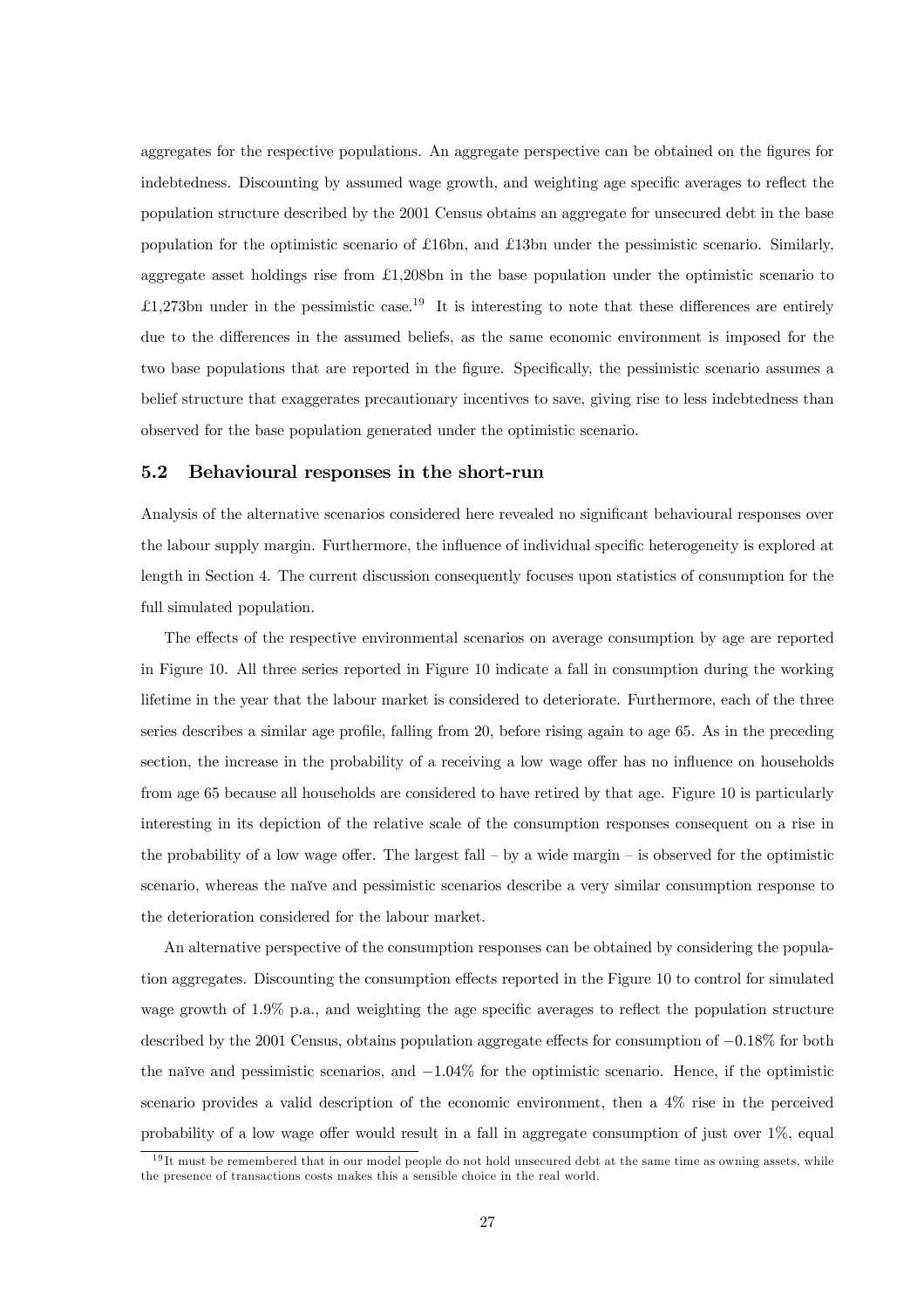

Figure 10: Short-run Effects on Consumption of a Worsening in Labour Market Opportunities, by Experimental Scenario

to £7.5 billion for 2006.<sup>20</sup> This is almost six times the fall that is implied by the pessimistic scenario — in which households are fully prepared for the considered worsening in labour market opportunities — or the naïve scenario — in which households are considered not to recognise the altered economic environment.

What drives the differences in behavioural responses observed between the optimistic and pessimistic experimental scenarios that are described above? Both of these scenarios are based upon the same behavioural assumptions for the counterfactual policy projection. Hence, if identical base populations were considered by the two scenarios, then the two scenarios would result in identical consumption in their respective counterfactual policy projections. As discussed in the preceding subsection, however, larger reserves of available credit are maintained by the base population under the pessimistic scenario. This has two important implications, which relate respectively to the two data series reported in Figure 11. First, it means that households in the pessimistic scenario tend to be better off than those under the optimistic scenario following the regime change, and are able to finance higher consumption as a result — represented in Figure 11 by the 'counterfactual policy projection' series. Second, it means that households in the base population of the pessimistic scenario tend to consume less early in the simulated lifetime than those in the base population under the optimistic scenario, and to consumer more later in life — represented in Figure 11 by the 'base population' series.

 $^{20}$ ONS code ABPF.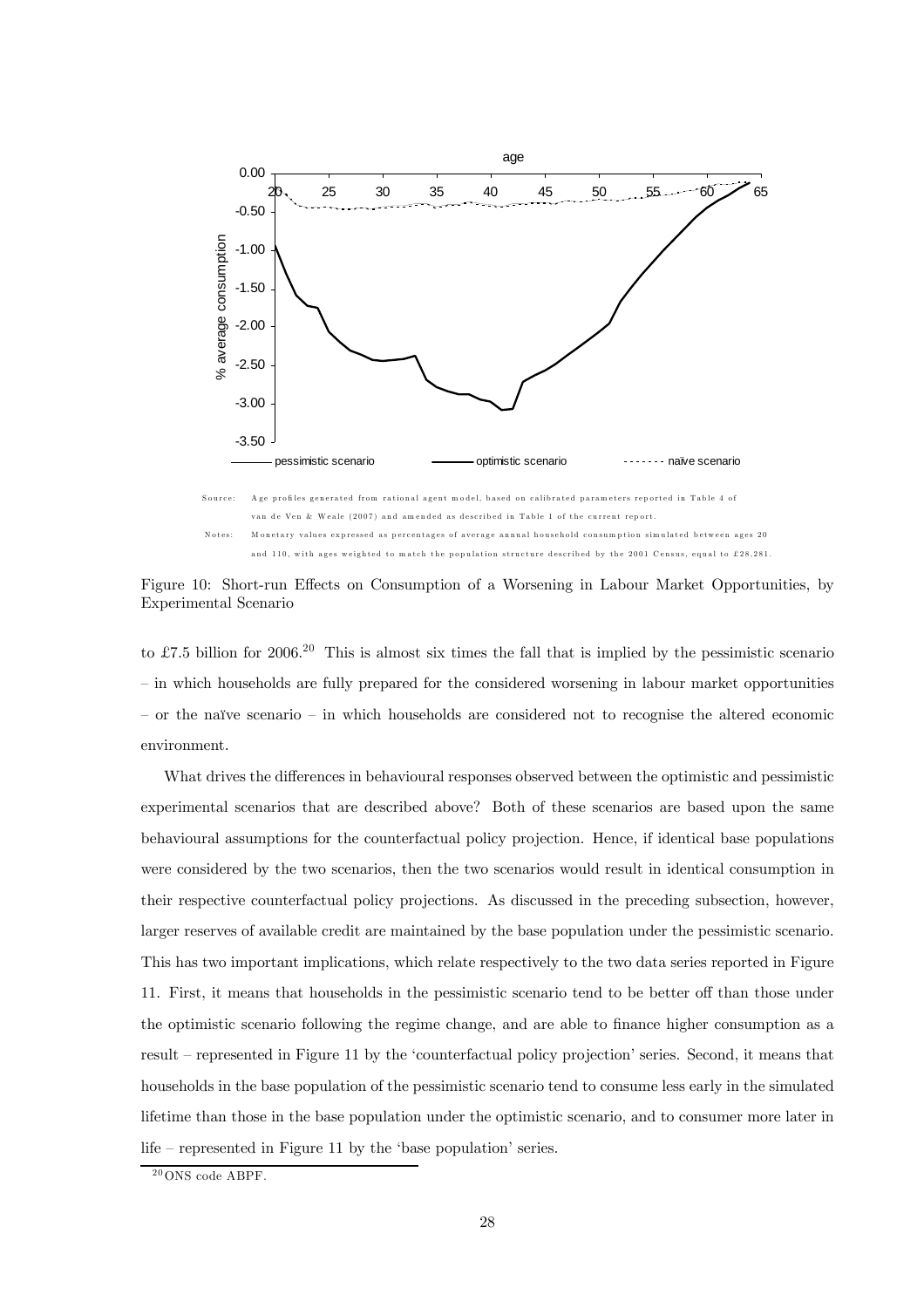

Figure 11: Age Specific Average Consumption Generated Under Pessimistic Scenario less Average Consumption Generated Under Optimistic Scenario: Base Populations and Counterfactual Projections

The statistics reported above emphasise the importance of expectations in relation to consumption responses following a labour market shock. Under the naïve and pessimistic scenarios, households are not surprised by the change in labour market conditions, either because they consider the higher prevalence of low wage offers as a temporary occurrence (in the case of the naïve scenario), or because they assumed a high probability from the beginning of their lives (in the case of the pessimistic scenario). Hence, when the shock occurs these households tend not to cut back on their consumption very sharply — their behaviour has not changed as a result of the shock and we are left with the associated direct effect of the policy change. In contrast, households in the optimistic scenario perceive a deteriorated labour market, both in the current period and for the rest of their working lives. They consequently choose to reduce their consumption by more than in the alternative scenarios, in response to the stronger precautionary savings motive that they perceive — their responses embody both direct and indirect effects to the environmental change.

### 5.3 Behavioural responses in the long-run

As noted in subsection 5.1, both the optimistic and pessimistic scenarios embody the same assumptions regarding the counterfactual projection considered for analysis. This implies that both scenarios imply an identical population in the long-run following a regime change, so that the only differences between the scenarios relate to the base populations that are considered for analysis. The analysis reported in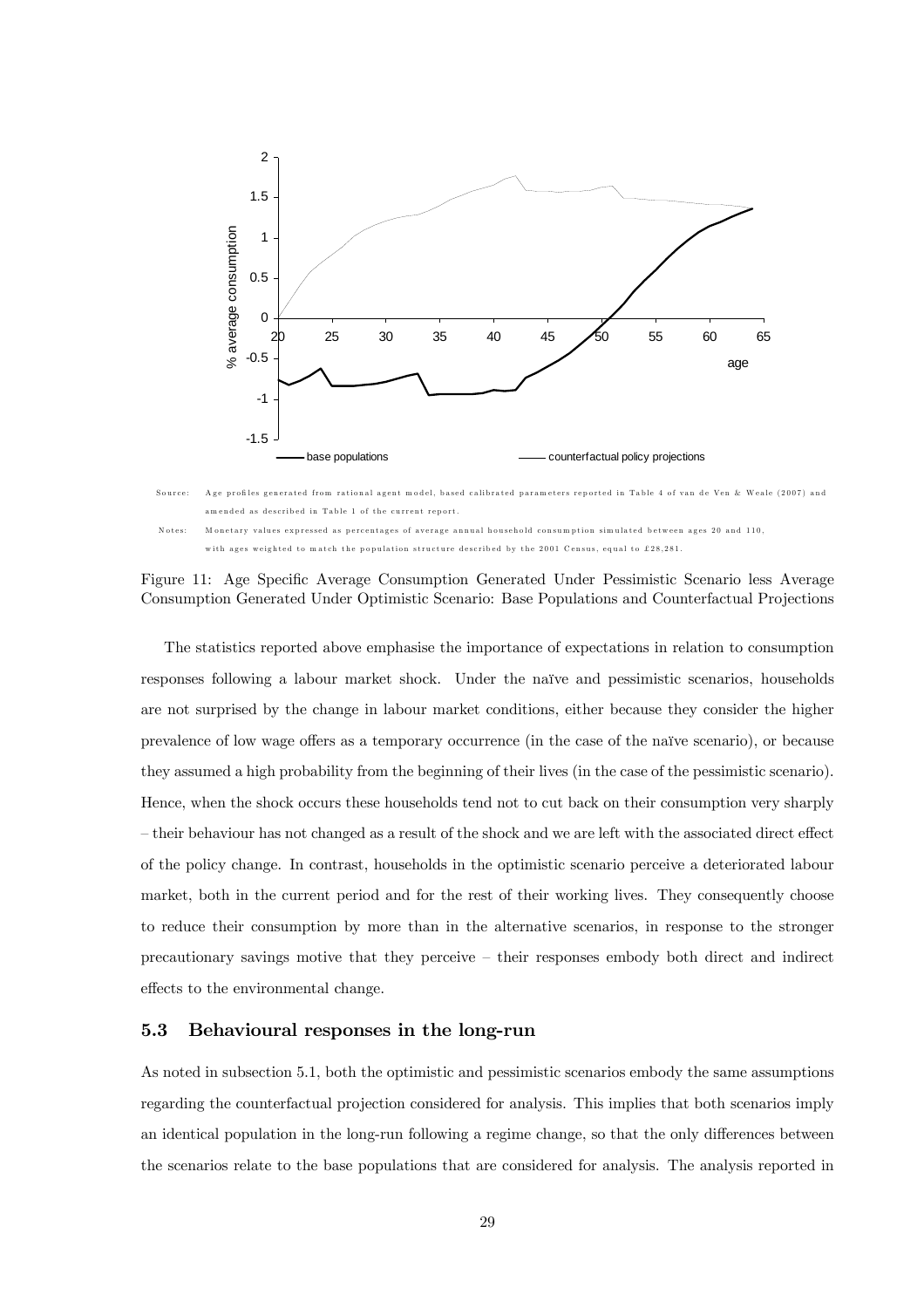

van de Ven & Weale (2007) and amended as described in Table 1 of the current report. M onetary values expressed as percentages of average annual household consum ption simulated between ages 20 and 110, with ages weighted to match the population structure described by the 2001 Census, equal to £28,281.

Figure 12: Long-run Effects on Consumption of a Worsening in Labour Market Opportunities, by Experimental Scenario

subsection 5.2 reveals that, with particular reference to the optimistic scenario, the differences between the base populations adopted for the optimistic and pessimistic scenarios can be interpreted as the indirect effect of the considered environmental change. Hence, the current discussion omits reference to the naïve scenario as discussed above, and focuses upon comparisons between three simulated populations: the base population considered for the optimistic scenario,  $L^eL^p$  (based on the expectation of a Low probability environment, and a Low probability environment in practice), the base population considered for the pessimistic scenario,  $H^eL^p$ , and the long-run projection for the counterfactual of both the optimistic and pessimistic scenarios,  $H^e H^p$ . In relation to the optimistic scenario, we can then define:

total effect = 
$$
H^eH^p - L^eL^p
$$
  
indirect effect =  $H^eL^p - L^eL^p$   
direct effect =  $H^eH^p - H^eL^p$   
total effect = direct effect + indirect effect

Figure 12 reports age specific averages for the long-run effects on consumption as described by the three statistics referred to above. Also included for comparison in the figure are the short-run effects on consumption measured for the optimistic scenario, as reported in Figure 10.

Figure 12 reveals that the total effect of the deteriorated labour market under the optimistic scenario tends to be larger in the long-run than in the short-run, driven by the simulated direct effect. The direct effect reflects the impact of an environmental change in the absence of behavioural responses. Figure 10 reveals that the direct effect measured over a one year time horizon — as represented by both the naïve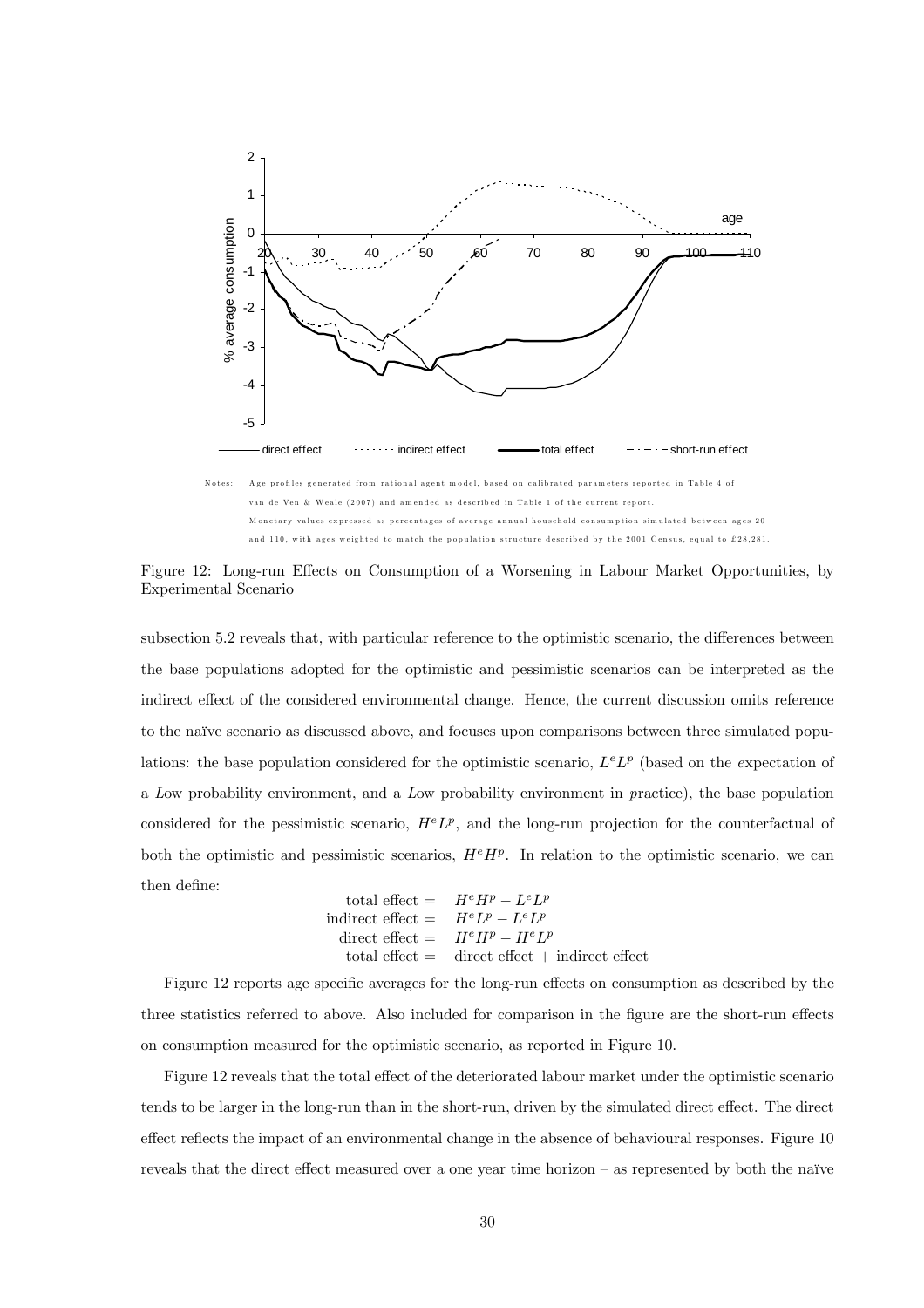and pessimistic scenarios — is marginal relative to the associated indirect effect. In contrast, the direct effect measured from a long-run perspective exceeds the magnitude of the associated indirect effect for all but the first three years of the simulated lifetime.

The direct effect of the environmental change is larger in the long-run than the short run because of the compounding influence that the repeated experience of a deteriorated labour market has on the circumstances of a household — the more years over which a birth cohort experiences a deteriorated labour market, the worse off it is. This explains the growth in the long-run direct effect reported in Figure 12 to age 64. From age 64 all households are considered to be retired, during which time they draw down their liquid wealth. This explains the decline projected for the long-run direct effect to maximum terminal age of 110.

The indirect effect reported in Figure 12 restates the differences between the base populations considered for the optimistic and pessimistic scenarios, as reported in Figure 11. Wage uncertainty is highest early in the simulated lifetime, and households would ideally like to have the largest stocks of precautionary savings then. It takes time, however, to build up a precautionary stock of wealth, and during this time wage uncertainty falls. The tension between these two forces explains the profile reported for the indirect effect: early in the simulated lifetime, households reduce their consumption to build up precautionary reserves; later in the lifetime (age 51 in the simulations), wage uncertainty falls to the point where precautionary savings are no long required, and households use the reserves acquired at younger ages to finance higher consumption. In contrast to the direct effect, the indirect effect consequently does not have a uni-directional influence on consumption.

Discounting the consumption effects reported in Figure 12 to control for simulated wage growth of 1.9% p.a., and weighting the age specific averages to reflect the population structure described by the 2001 Census, obtains population aggregates of −1.63% for the direct effect, −0.09% for the indirect effect, and −1.72% for total effect. That the indirect effect tends to wash-out from a population wide perspective should come as little surprise given the countervailing age effects at different stages of the simulated lifetime as discussed above. Furthermore, it is of note that the aggregate for the long-run total effect is 70% higher than the 1% effect observed for the year following the environmental change. These figures emphasise the importance of the time-scale in determining the impact of alternative policy counterfactuals.

#### 5.4 Summary

• If a 4% rise in the probability of involuntary unemployment is fully anticipated by the simulated population, then net indebtedness prior to the labour market shock is 19% lower than when the shock comes as a complete surprise. In the year following the labour market shock, simulated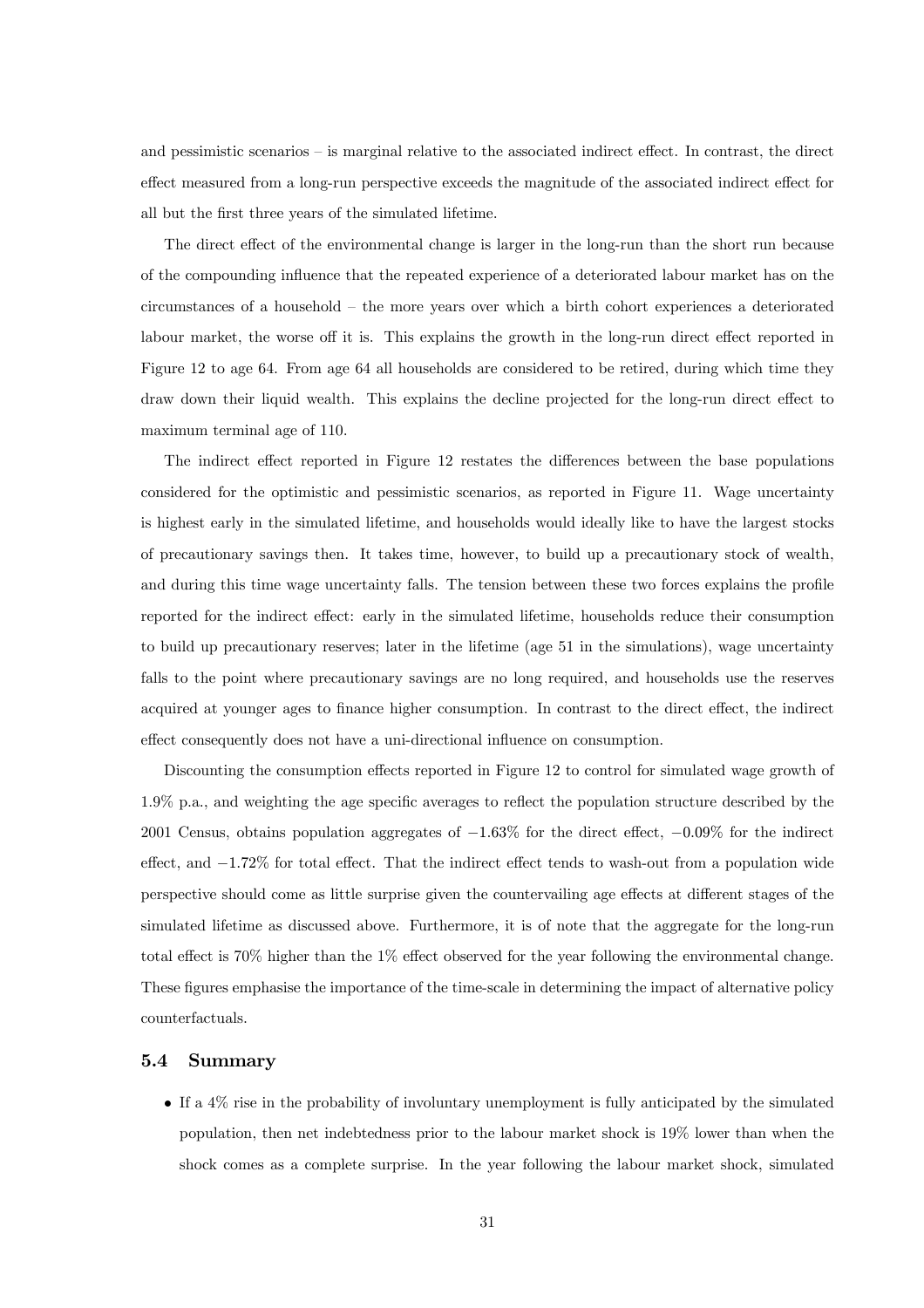consumption falls by  $0.2\%$  in aggregate if the shock is fully anticipated, and falls by  $1\%$  of the shock comes as a surprise.

- If the population perceives the labour market shock to be temporary, then simulated consumption falls in the year following the shock by an aggregate amount that is commensurate with the fully anticipated scenario referred to above.
- Consumption is projected to fall by a wider margin in the long-run following a shock to the labour market (by 1.7%), due primarily to the compounding effect that a deteriorated labour market has on the financial circumstances of households.

## 6 Implications for Macro-Economic Modelling

The results that are reported in Sections 4 and 5 can be contrasted with what would be found in a simple macro-economic perspective with a representative, infinitely-lived consumer. There, an unanticipated downward jump in labour income that is believed to be permanent once it has occurred would lead to a downward jump in consumption by an equal amount. The whole of the adjustment would occur at once.

With an infinitely-lived consumer the capital stock would remain unchanged in the face of a permanent reduction in labour income. By contrast, in the life-cycle framework which our model represents, any cohort which has a reduced labour income for the whole of its working life, will reduce the amount of capital it builds up to finance its retirement pari passu. Thus the eventual reduction in consumption will be larger than with an infinite horizon model.

However our figures show that, when people are taken by surprise by the negative labour market shock, the initial fall in consumption is between 1 and 1.2%, while the eventual long-run reduction in consumption is 1.7%. It is generally accepted in practice that adjustment is gradual rather than abrupt; modelers who rely on infinite-horizon models create this effect by assuming that the welfare delivered by any level of consumption depends in part on previous levels of consumption.21 Our results, in contrast, suggest that the gradual response may rather be a consequence of the age structure of the population.

The principles behind this point are quite straightforward. Retired people are unlikely to be affected directly by a reduction in labour income since they do not receive labour income. Thus, unless they alter their plans to leave bequests in some way which is not represented in our model, their consumption is unlikely to be affected by the disturbance. People close to retirement will reduce their consumption only slightly because only a small fraction of their total wealth (taking human capital and property/financial wealth together) is affected by the fall in labour income. The full impact of the change will be felt

<sup>&</sup>lt;sup>21</sup> See, for example, Smets & Wouters  $(2004)$ .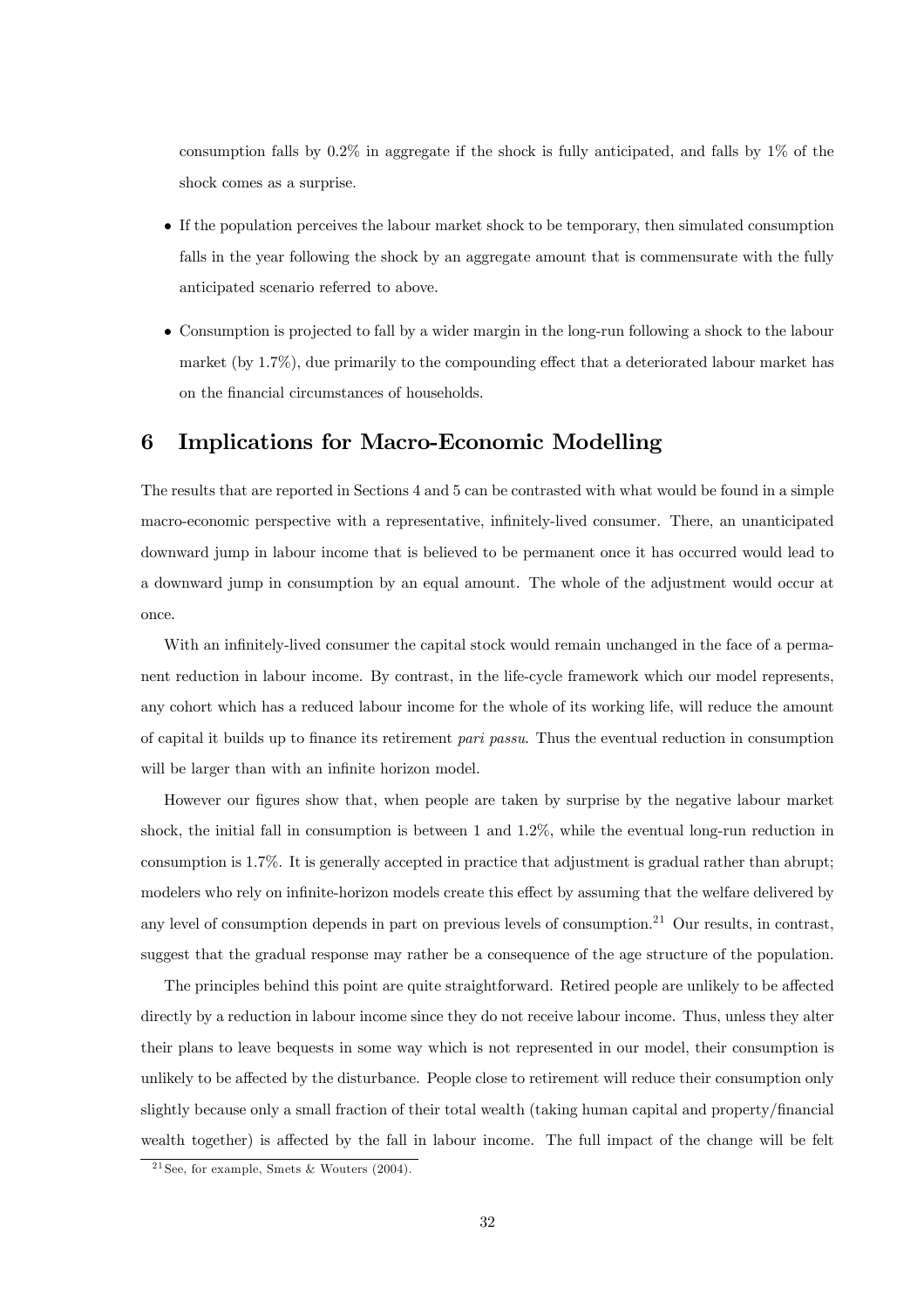only by those at the start of their working lives, and the macro-economic response to the change will consequently not be completed until these younger generations near the end of their lives.

# 7 Conclusions

The current report considers household responses to a deterioration in labour market opportunities, and how those responses depend upon the financial provisions made by the private sector. The analysis is based upon observations drawn from a ration agent model that was designed specifically to capture household behaviour toward indebtedness, and was calibrated to survey data for a representative sample of the full population in the United Kingdom. We explore behaviour generated by the rational agent model, with particular reference to a 4% rise in the probability of involuntary unemployment.

Our analysis suggests that responses to a rise in the probability of involuntary unemployment depend crucially upon the methods of credit rationing, population expectations, and upon the time frame considered for analysis. If the labour market shock is anticipated by the population, or if the population considers the deterioration to be temporary, then consumption responses in the year following the regime change projected by our rational agent model are small — less than 0.2% of aggregate consumption for the examples considered here. If, however, the population is surprised by the regime change, and consider the change to be permanent, then a substantial fall is projected for consumption is projected to fall by 1-1.2% of the pre-transition aggregate depending upon the liquidity constraints that are imposed. A fall in domestic consumption of this magnitude is likely to have important macro-economic implications.

Strict credit limits are found to exaggerate short-run consumption responses to a deterioration in the labour market, particularly for poorer households. Soft liquidity constraints, by contrast, tend to discourage the accrual of debt by households, and consequently weaken the influence on behaviour of hard constraints. In the long-run, the the influence of liquidity constrains on behavioral responses to the considered labour market deterioration are found to cancel out. It is of note that consumption is projected to fall by a wider margin in the long-run following a shock to the labour market than in the short-run, due primarily to the compounding effect that a deteriorated labour market has on the financial circumstances of households.

Our analysis consequently suggests that analyses of short-run consumption responses to adverse economic shocks are likely to understate the practical reality unless they take behavioural responses to the altered economic environment — including the methods of credit rationing — into account. This is less of a problem in the longer-run, when the non-behavioural effects of the environmental change are likely to be more important.

The analysis also supports a managed flow of information to the public. The most preferred option is to provide warning well in advance of a potential negative economic shock. Alternatively, and per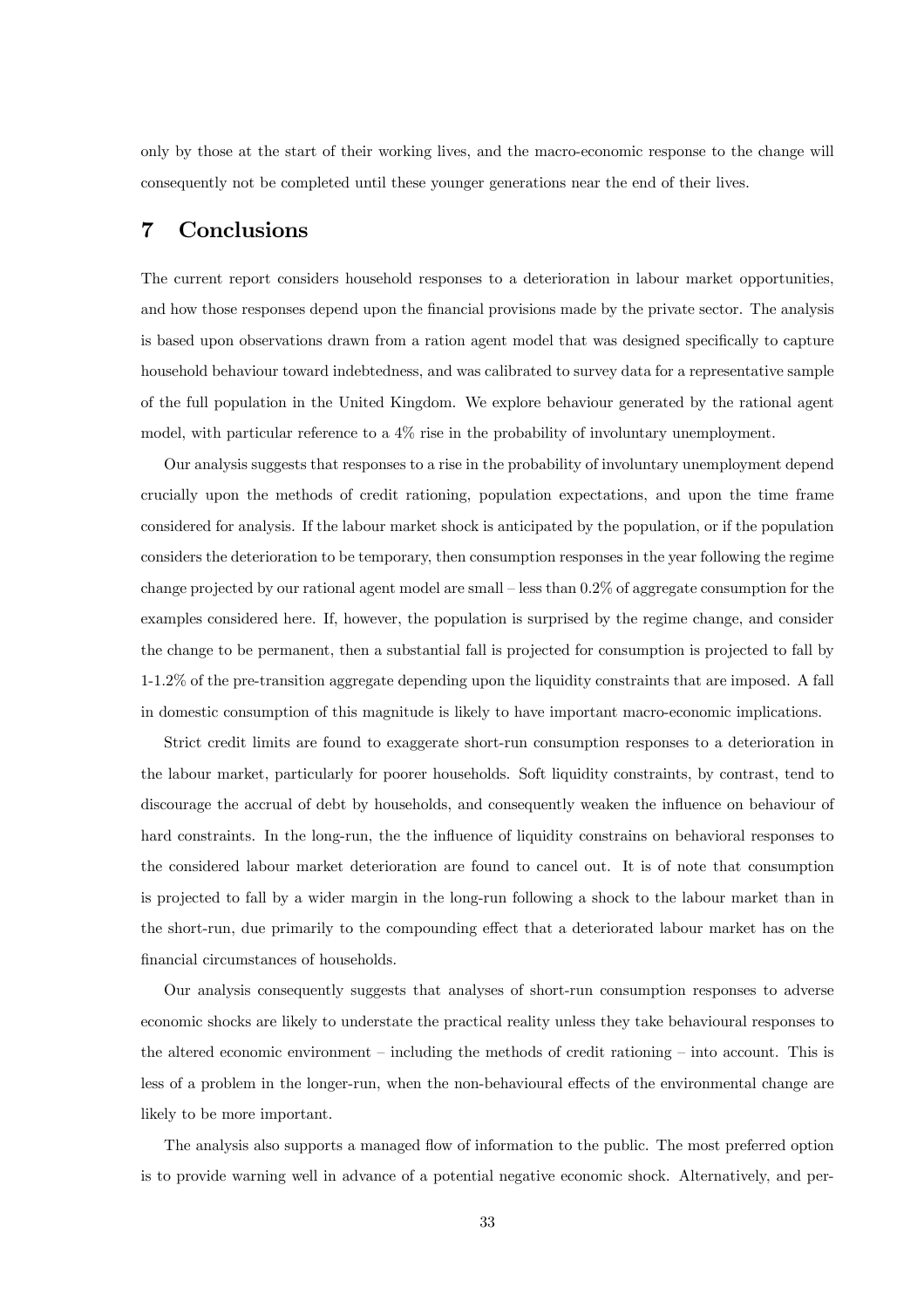haps surprisingly, the analysis also gives support to the potential suppression of information dispersal. Suppose, for example, than an unanticipated negative economic shock were to occur. If the consumption responses consequent on the shock being perceived were likely to be sufficiently large to upset macro-economic stability, then it may be sensible to release information slowly, and thereby temporally disperse the impact on the market.

# References

- Antoniewicz, R., Bonci, R., Generale, A., Marchese, G., Neri, A., Maser, K. & OŠHagan, P. (2005), Household Wealth: Comparing Micro and Macro Data in Canada, Italy and United States. Paper prepared for Luxembourg Wealth Study Workshop, 27-29 January.
- [Balke, N. \(2000\), 'Credit and economic activity: credit regimes and nonlinear propagation of shocks',](https://www.researchgate.net/publication/247712846_Credit_and_Economic_Activity_Credit_Regimes_and_Nonlinear_Propagation_of_Shocks?el=1_x_8&enrichId=rgreq-15c9e48b068511c7a462e67019249f79-XXX&enrichSource=Y292ZXJQYWdlOzUyMDA2NTg7QVM6OTkxNzIxNDEyNDAzNDhAMTQwMDY1NTg5MDM5Nw==) [Review of Economics and Statistics](https://www.researchgate.net/publication/247712846_Credit_and_Economic_Activity_Credit_Regimes_and_Nonlinear_Propagation_of_Shocks?el=1_x_8&enrichId=rgreq-15c9e48b068511c7a462e67019249f79-XXX&enrichSource=Y292ZXJQYWdlOzUyMDA2NTg7QVM6OTkxNzIxNDEyNDAzNDhAMTQwMDY1NTg5MDM5Nw==) 82, 344—349.
- Benito, A. & Mumtaz, H. (2006), Consumption excess sensitivity, liquidity constraints and the collateral role of housing. Bank of England Working Paper 306.
- [Carroll, C. D. \(2001\), 'A theory of the consumption function, with and without liquidity constraints',](https://www.researchgate.net/publication/280796729_A_Theory_of_the_Consumption_Function_with_and_without_Liquidity_Constraints?el=1_x_8&enrichId=rgreq-15c9e48b068511c7a462e67019249f79-XXX&enrichSource=Y292ZXJQYWdlOzUyMDA2NTg7QVM6OTkxNzIxNDEyNDAzNDhAMTQwMDY1NTg5MDM5Nw==) [Journal of Economic Perspectives](https://www.researchgate.net/publication/280796729_A_Theory_of_the_Consumption_Function_with_and_without_Liquidity_Constraints?el=1_x_8&enrichId=rgreq-15c9e48b068511c7a462e67019249f79-XXX&enrichSource=Y292ZXJQYWdlOzUyMDA2NTg7QVM6OTkxNzIxNDEyNDAzNDhAMTQwMDY1NTg5MDM5Nw==) 15, 23—45.
- [Carroll, C. D. & Kimball, M. S. \(1996\), 'On the concavity of the consumption function',](https://www.researchgate.net/publication/280685369_On_the_concavity_of_the_consumption_function?el=1_x_8&enrichId=rgreq-15c9e48b068511c7a462e67019249f79-XXX&enrichSource=Y292ZXJQYWdlOzUyMDA2NTg7QVM6OTkxNzIxNDEyNDAzNDhAMTQwMDY1NTg5MDM5Nw==) Econometrica 64[, 981—992.](https://www.researchgate.net/publication/280685369_On_the_concavity_of_the_consumption_function?el=1_x_8&enrichId=rgreq-15c9e48b068511c7a462e67019249f79-XXX&enrichSource=Y292ZXJQYWdlOzUyMDA2NTg7QVM6OTkxNzIxNDEyNDAzNDhAMTQwMDY1NTg5MDM5Nw==)
- [Carroll, C. D. & Kimball, M. S. \(2001\), Liquidity constraints and precautionary saving. NBER Working](https://www.researchgate.net/publication/5196468_Liquidity_Constraints_and_Precautionary_Saving?el=1_x_8&enrichId=rgreq-15c9e48b068511c7a462e67019249f79-XXX&enrichSource=Y292ZXJQYWdlOzUyMDA2NTg7QVM6OTkxNzIxNDEyNDAzNDhAMTQwMDY1NTg5MDM5Nw==) [Paper 8496.](https://www.researchgate.net/publication/5196468_Liquidity_Constraints_and_Precautionary_Saving?el=1_x_8&enrichId=rgreq-15c9e48b068511c7a462e67019249f79-XXX&enrichSource=Y292ZXJQYWdlOzUyMDA2NTg7QVM6OTkxNzIxNDEyNDAzNDhAMTQwMDY1NTg5MDM5Nw==)
- Corner, D. C. (1956), 'Exports and the British trade cycle: 1929', Manchester School 24, 124–160.
- DTI (2004), Over-indebtedness in Britain: a DTI report on the MORI financial services survey. DTI: London.
- [Fernandez-Corugedo, E. \(2002\), Soft liquidity constraints and precautionary saving. Bank of England](https://www.researchgate.net/publication/4796176_Soft_Liquidity_Constraints_and_Precautionary_Saving?el=1_x_8&enrichId=rgreq-15c9e48b068511c7a462e67019249f79-XXX&enrichSource=Y292ZXJQYWdlOzUyMDA2NTg7QVM6OTkxNzIxNDEyNDAzNDhAMTQwMDY1NTg5MDM5Nw==) [Working Paper 158.](https://www.researchgate.net/publication/4796176_Soft_Liquidity_Constraints_and_Precautionary_Saving?el=1_x_8&enrichId=rgreq-15c9e48b068511c7a462e67019249f79-XXX&enrichSource=Y292ZXJQYWdlOzUyMDA2NTg7QVM6OTkxNzIxNDEyNDAzNDhAMTQwMDY1NTg5MDM5Nw==)
- [Gross, D. B. & Souleles, N. S. \(2002\), 'Do liquidity constraints and interest rates matter for consumer](https://www.researchgate.net/publication/24091769_Do_Liquidity_Constraints_And_Interest_Rates_Matter_For_Consumer_Behavior_Evidence_From_Credit_Card_Data?el=1_x_8&enrichId=rgreq-15c9e48b068511c7a462e67019249f79-XXX&enrichSource=Y292ZXJQYWdlOzUyMDA2NTg7QVM6OTkxNzIxNDEyNDAzNDhAMTQwMDY1NTg5MDM5Nw==) [behaviour? Evidence from credit card data',](https://www.researchgate.net/publication/24091769_Do_Liquidity_Constraints_And_Interest_Rates_Matter_For_Consumer_Behavior_Evidence_From_Credit_Card_Data?el=1_x_8&enrichId=rgreq-15c9e48b068511c7a462e67019249f79-XXX&enrichSource=Y292ZXJQYWdlOzUyMDA2NTg7QVM6OTkxNzIxNDEyNDAzNDhAMTQwMDY1NTg5MDM5Nw==) *Quarterly Journal of Economics* **16**, 149–185.
- [Low, H. \(2005\), 'Self-insurance in a life-cycle model of labour supply and savings',](https://www.researchgate.net/publication/24047206_Self-Insurance_in_a_Life-Cycle_Model_of_Labor_Supply_and_Savings?el=1_x_8&enrichId=rgreq-15c9e48b068511c7a462e67019249f79-XXX&enrichSource=Y292ZXJQYWdlOzUyMDA2NTg7QVM6OTkxNzIxNDEyNDAzNDhAMTQwMDY1NTg5MDM5Nw==) Review of Economic Dynamics 8[, 945—975.](https://www.researchgate.net/publication/24047206_Self-Insurance_in_a_Life-Cycle_Model_of_Labor_Supply_and_Savings?el=1_x_8&enrichId=rgreq-15c9e48b068511c7a462e67019249f79-XXX&enrichSource=Y292ZXJQYWdlOzUyMDA2NTg7QVM6OTkxNzIxNDEyNDAzNDhAMTQwMDY1NTg5MDM5Nw==)